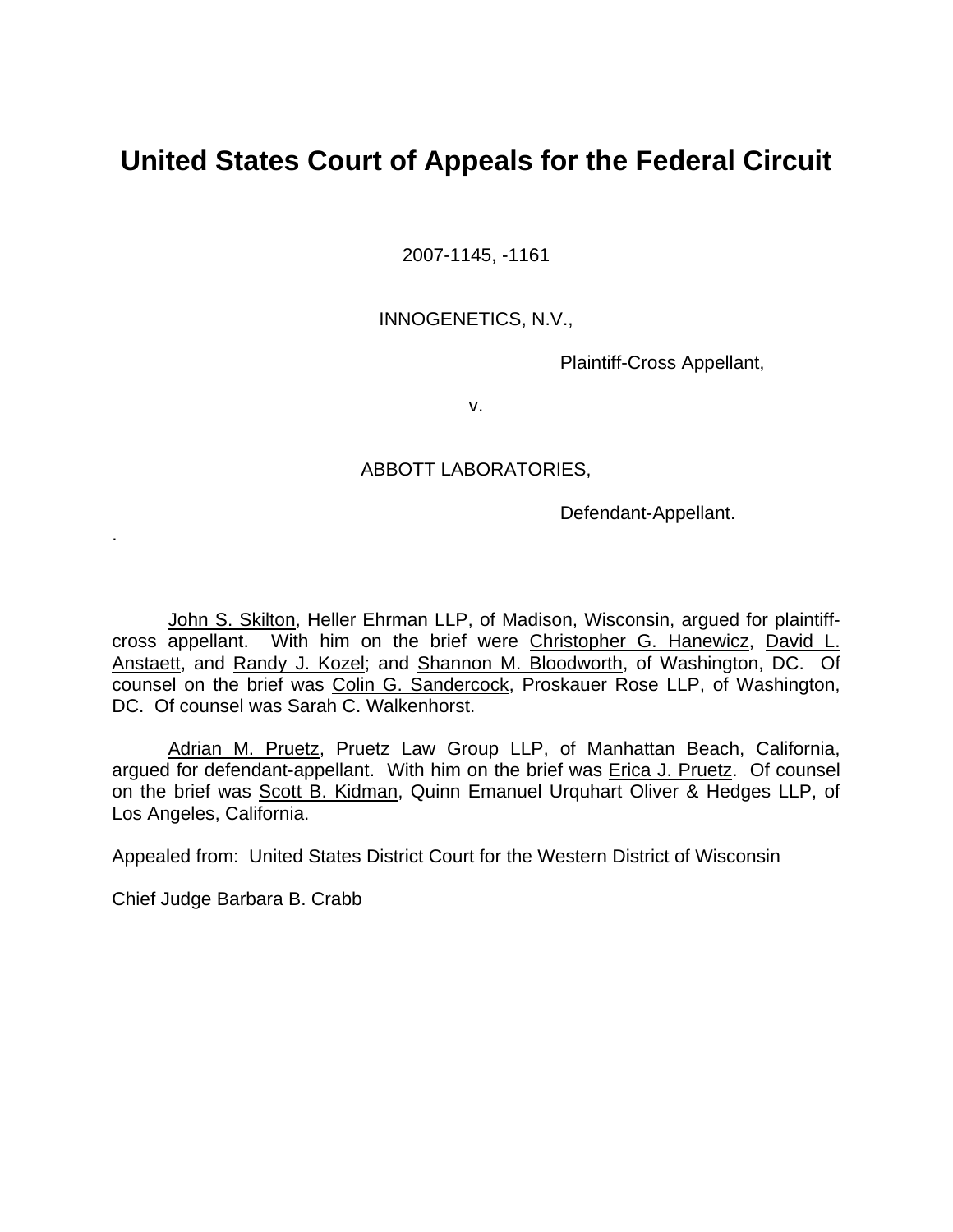# **United States Court of Appeals for the Federal Circuit**

2007-1145, -1161

## INNOGENETICS, N.V.,

Plaintiff-Cross Appellant,

v.

## ABBOTT LABORATORIES,

Defendant-Appellant.

Appeals from the United States District Court for the Western District of Wisconsin in case no. 05-CV-0575, Judge Barbara B. Crabb.

\_\_\_\_\_\_\_\_\_\_\_\_\_\_\_\_\_\_\_\_\_\_\_\_\_\_\_\_

\_\_\_\_\_\_\_\_\_\_\_\_\_\_\_\_\_\_\_\_\_\_\_\_\_\_\_\_

DECIDED: January 17, 2008

Before BRYSON, Circuit Judge, CLEVENGER, Senior Circuit Judge, and MOORE, Circuit Judge.

MOORE, Circuit Judge.

Abbott Laboratories (Abbott) appeals on a multitude of grounds the judgment entered against it by the United States District Court for the Western District of Wisconsin for infringement of Innogenetics, N.V.'s (Innogenetics) U.S. Patent No. 5,846,704 (the '704 patent). We reverse and remand for a new trial the district court's judgment as a matter of law that claim 1 of the '704 patent was not anticipated by U.S. Patent No. 5,580,718 (the Resnick patent). We also vacate the permanent injunction granted against Abbott. As for the whole host of other issues that Abbott raises on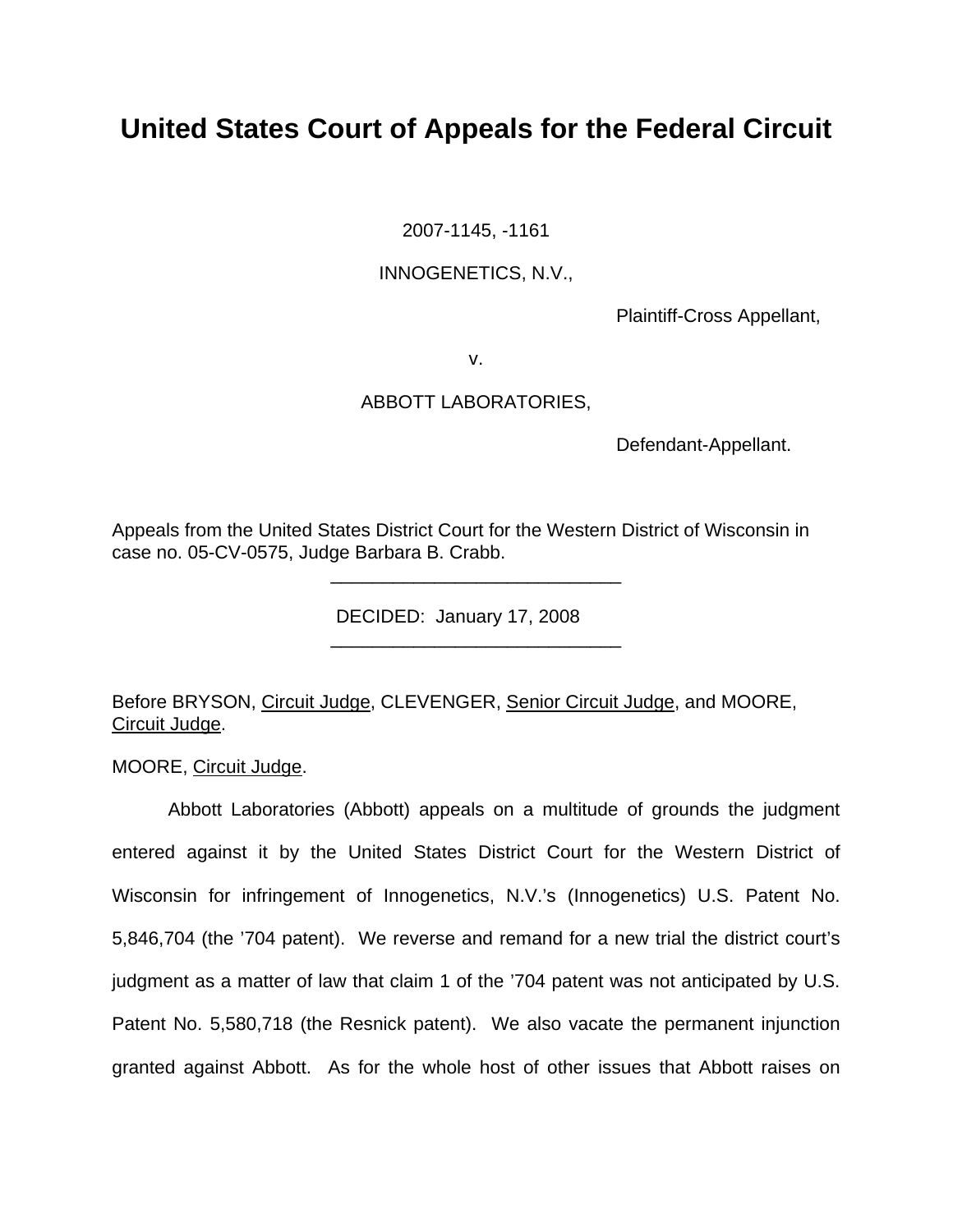appeal, we find no reversible error and affirm the lower court's judgment in those respects. Innogenetics cross-appeals the district court's judgment as a matter of law that Abbott's infringement was not willful. Under the standards recently articulated in In re Seagate Technology, LLC, 497 F.3d 1360 (Fed. Cir. 2007) (en banc), we also affirm that aspect of the lower court's judgment.

#### **BACKGROUND**

The technology in this case pertains to diagnostic tools that not only detect but also classify hepatitis C virus (HCV) genotypes in a biological sample, which facilitates tailoring the treatment of patients with different genotypes. The '704 patent claims a method of genotyping HCV based on distinct genetic sequences that can be found in the 5 prime untranslated region (5' UTR) of the HCV genome. This method teaches specifically hybridizing probes, or short strands of nucleic acids, to a target sequence in the 5' UTR via complementary base pairing principles, and then detecting the formation of any complexes formed between the probes and the nucleic acids of the 5' UTR.

Abbott's genotyping assay kits, like the method claimed in the '704 patent, also involve specifically hybridizing probes to the nucleic acids of the HCV's 5' UTR. The kits then detect the successful formation of any specifically hybridized complexes using the process of Realtime polymerase chain reaction (PCR). Through this process, dye molecules attached to Abbott's probes are released and observable as fluorescent signals after polymerase enzymes destroy the hybridized probe-target complexes.

Innogenetics sued Abbott, asserting that Abbott's genotyping assay kits infringe claims 1, 2, and 3 of the '704 patent. Claim 1, the only independent claim on appeal, reads in its entirety as follows: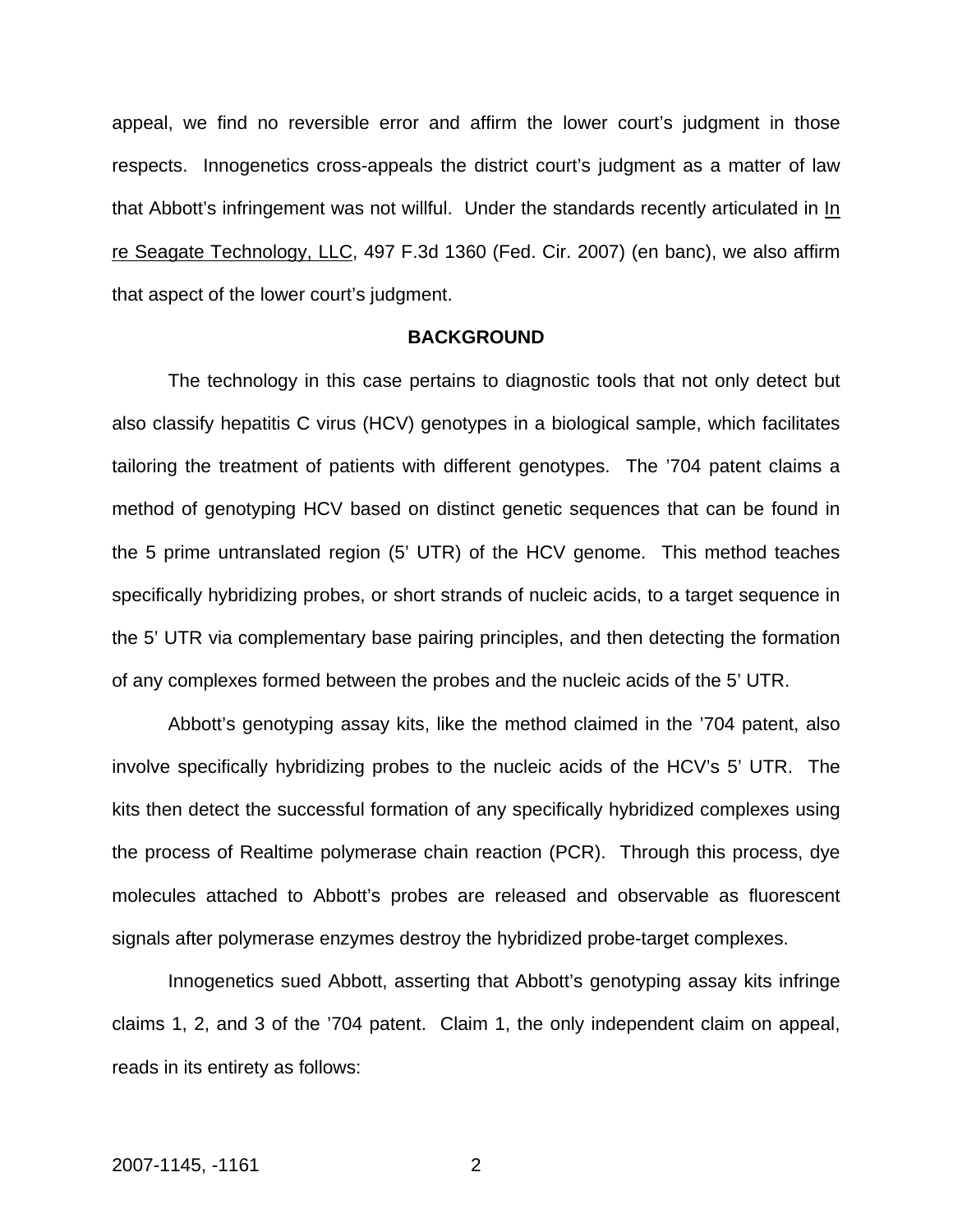A method of genotyping HCV present in a biological sample comprising hybridizing nucleic acids in a biological sample with at least one probe and detecting a complex as formed with said probe and said nucleic acids of HCV, using a probe that specifically hybridizes to the domain extending from the nucleotides at positions -291 to -66 of the 5' untranslated region of the HCV.

### '704 col.113 ll.1-7.

Abbott moved for summary judgment, asserting that its kits were not infringing, that the '704 patent was invalid, and that the '704 patent had been procured by inequitable conduct. In its order denying Abbott's motions, the district court construed the claim limitation "detecting a complex as formed" to mean "detecting a complex that is or has been formed." The district court also construed the limitation in the preamble, "method of genotyping," to mean "[a] method that distinguishes among types and/or subtypes of hepatitis C virus (HCV) and classifies the HCV into a genotype or subtype." On cross motions for summary judgment, the district court denied Abbott's motion and granted Innogenetics' motion, concluding that Abbott had failed to adduce sufficient evidence to require a trial on the issue of inequitable conduct. Furthermore, the district court deemed Abbott's inequitable conduct claim "exceptional" and awarded attorney's fees to Innogenetics.

At the final pre-trial conference, the district court granted Innogenetics' motion in limine and excluded testimony on obviousness by Abbott's witness, Dr. Patterson. However, the written order commemorating the conference rulings inaccurately stated that defendant was precluded from entering any evidence of obviousness at trial. Aware of the mistake, Abbott nonetheless never moved for correction or reconsideration of the written order, noting only that it wished to preserve an objection on the issue. Additionally, the district court precluded the following evidence related to anticipation: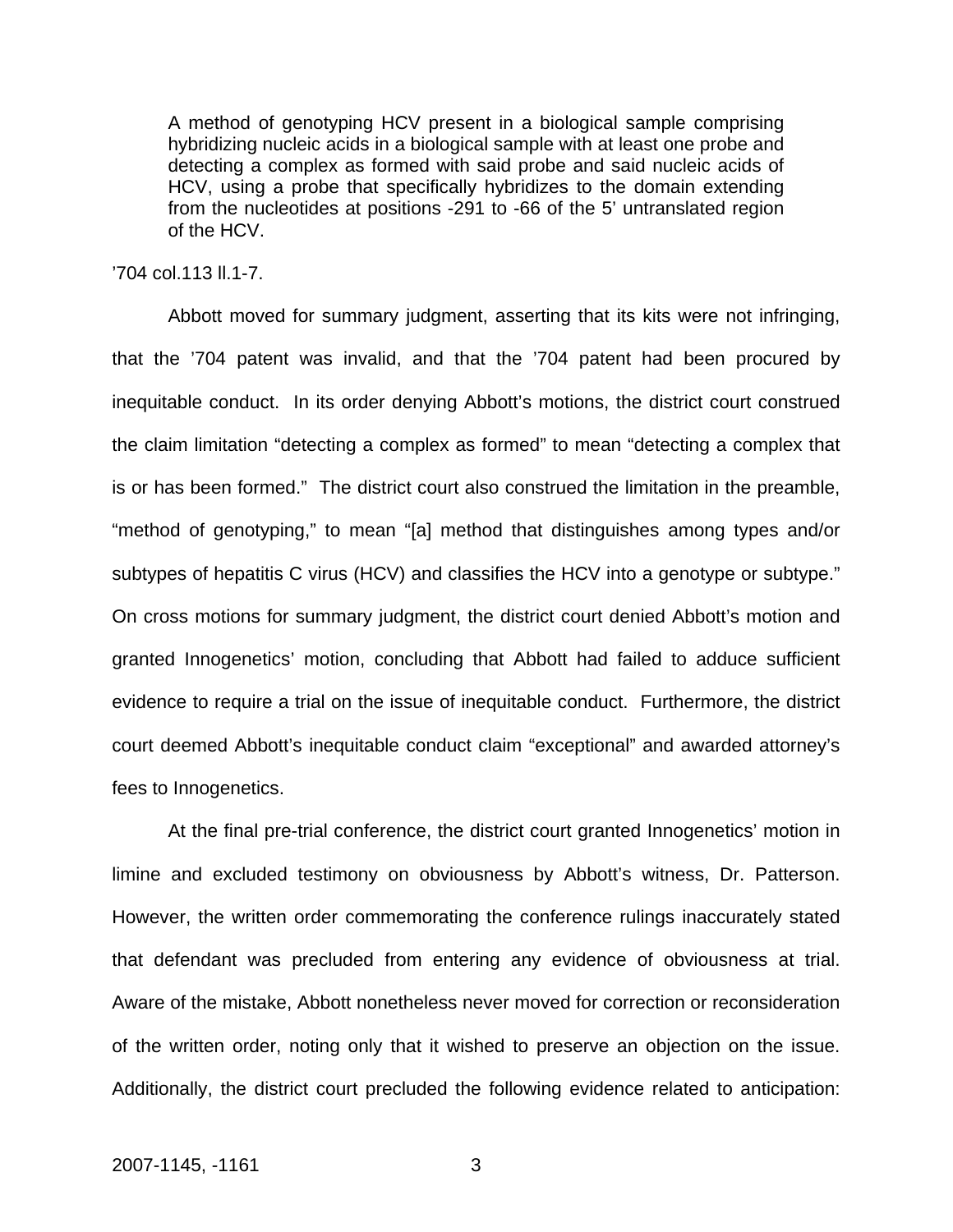1) U.S. Patent No. 6,071,693 (the Cha patent) on the grounds that Abbott did not disclose the patent as an anticipating prior art reference until the last day of discovery and 2) any testimony beyond the actual words and content of the Cha PCT application from Dr. Cha, the inventor of the Cha patent and the Cha PCT application, on the grounds that he had not been tendered as an expert witness and that an expert report had not been submitted.

Because Abbott conceded that its entire noninfringement argument had been predicated on a construction of the claims that the court had not adopted, the district court entered judgment as a matter of law of literal infringement against Abbott for literal infringement of claims 1, 2, and 3 of the '704 patent. The case then proceeded to a bifurcated jury trial with only Abbott's affirmative defense of anticipation tried during the liability phase. At trial, Abbott presented the international patent application for the invention claimed in the Cha patent and the testimony of its expert, Dr. Bruce Patterson, that the Resnick patent anticipated claim 1 of the '704 patent. However, before the case went to the jury, the district court granted judgment as a matter of law of no anticipation by the Resnick patent based on its determination that Dr. Patterson's testimony "rested on an inaccurate understanding of the construction of the limitation 'genotyping."" The jury concluded that claim [1](#page-4-0) of the '704 patent was not anticipated.<sup>1</sup> During the damages phase of trial, the jury awarded \$7 million in damages to Innogenetics and found Abbott's infringement to be willful.

Post-trial, the district court denied Abbott's motion for a new trial on infringement and invalidity and for judgment as a matter of law or a new trial on damages. However,

<span id="page-4-0"></span> $\frac{1}{1}$  The jury did not decide the validity of claims 2 and 3, as they were dependent on claim 1.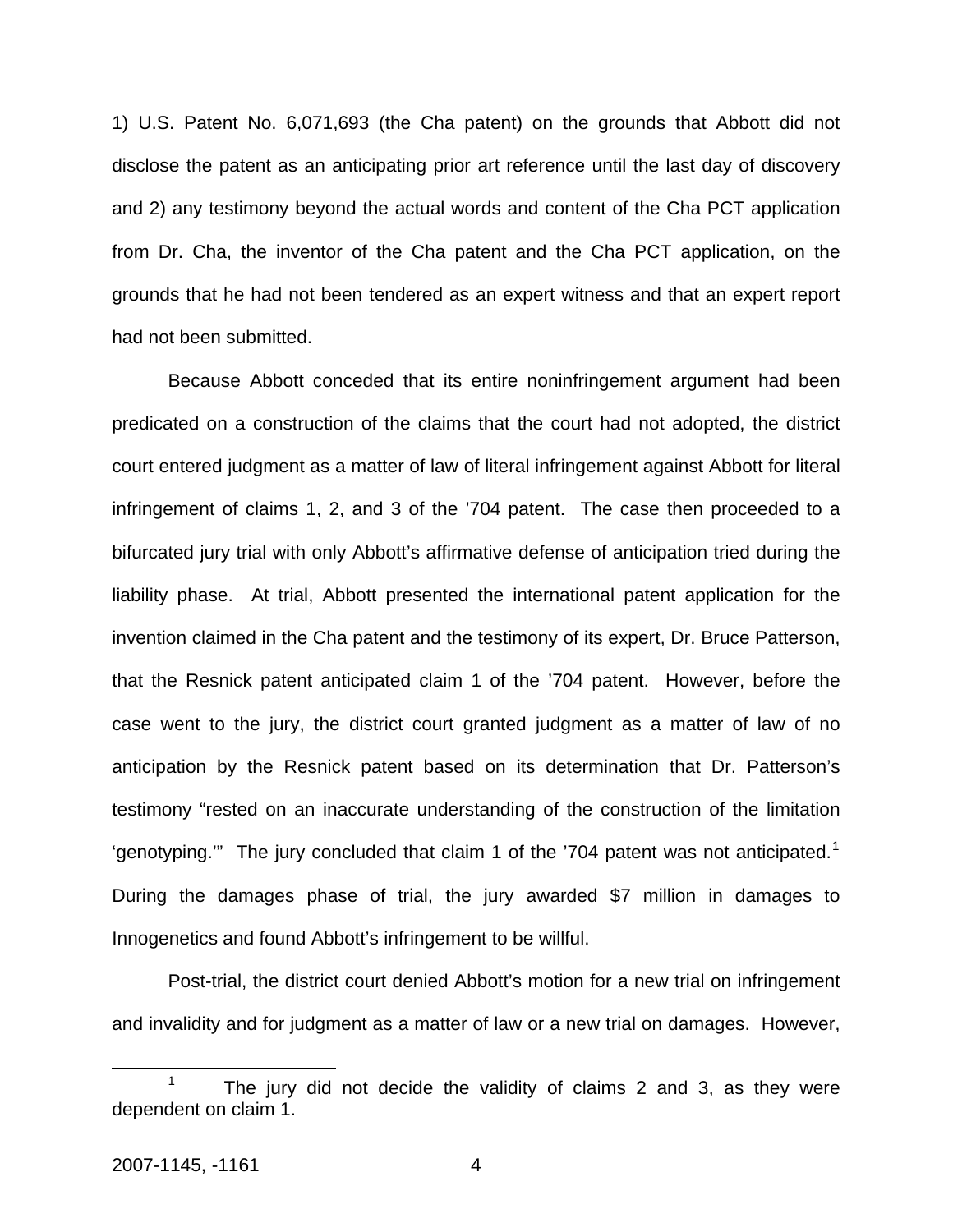the district court did grant Abbott's motion for judgment as a matter of law that infringement was not willful. The district court also granted Innogenetics' motion for a permanent injunction.

On appeal, Abbott challenges a myriad of issues, including the district court's claim construction, summary judgment of literal infringement, evidentiary exclusions as to Abbott's obviousness and anticipation defenses, judgment as a matter of law that the Resnick patent did not anticipate claim 1 of the '704 patent, summary judgment of no inequitable conduct, award of attorney's fees to Innogenetics for Abbott's counterclaim of inequitable conduct due to its exceptionality, and grant of a permanent injunction. On cross-appeal, Innogenetics challenges the district court's judgment as a matter of law overturning the jury verdict of willful infringement. We address each of these issues in turn.

#### **ANALYSIS**

### I. INFRINGEMENT

#### A. Claim Construction

We begin our inquiry with the district court's claim construction, which we review de novo. Cybor Corp. v. FAS Techs., Inc., 138 F.3d 1448, 1456 (Fed. Cir. 1998) (en banc). Abbott takes umbrage with the district court's construction of the two-letter word "as" from the claim limitation "detecting a complex as formed with said probe and said nucleic acids of HCV." According to Abbott, the word "as" limits the claims at issue to detecting hybridized complexes in a contemporaneous manner. Hence, Abbott asserts that its products are not encompassed by the '704 patent because they detect the formation of a hybridized complex through the observation of fluorescence emitted after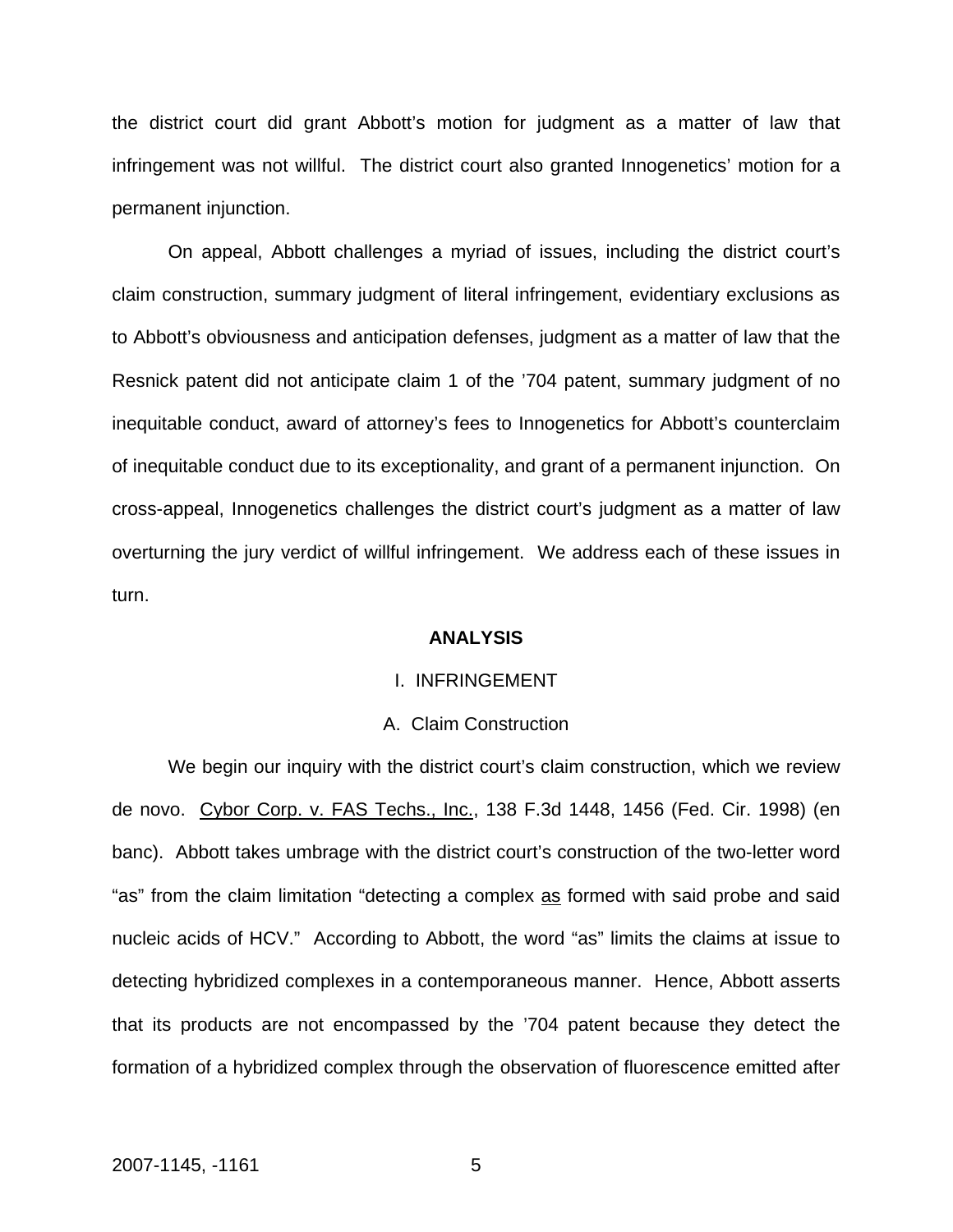the complex has been destroyed, and not the actual complex itself. We conclude that the claim language makes no such distinction. Abbott's proposed construction unduly limits the claims of the '704 patent by divorcing the word "as" from its full context, "as formed with said probe and said nucleic acids of HCV." The district court properly construed the claim limitation as detecting the formation of probe-target complexes, regardless of whether the method of detecting requires destroying the probe-target complex itself.

In determining the meaning of a disputed claim limitation, we look primarily to the intrinsic evidence of record, examining the claim language, the written description, and the prosecution history. Phillips v. AWH Corp., 415 F.3d 1303, 1312 (Fed. Cir. 2005) (en banc). Words of a claim "are generally given their ordinary and customary meaning" as understood by a person of ordinary skill in the art. Id. at 1312-13. Claims are read in view of the specification, which is the single best guide to the meaning of disputed terms. Id. at 1315. "In examining the specification for proper context, however, this court will not at any time import limitations from the specification into the claims." CollegeNet, Inc. v. ApplyYourself, Inc., 418 F.3d 1225, 1231 (Fed. Cir. 2005) (citing Teleflex, Inc. v. Ficosa N. Am. Corp., 299 F.3d 1313, 1326 (Fed. Cir. 2002)).

A plain reading of the claim limitation suggests that it does just what it says—it detects the formation of a complex between a probe and nucleic acids of the HCV. Nowhere does the claim language suggest that it only detects the complex itself. Indeed, in an expert report submitted by Innogenetics, Dr. William Reznikoff, a molecular genetics expert, opined that, in the context of the entire patent and its prosecution history, one ordinarily skilled in the art would understand claim 1 to include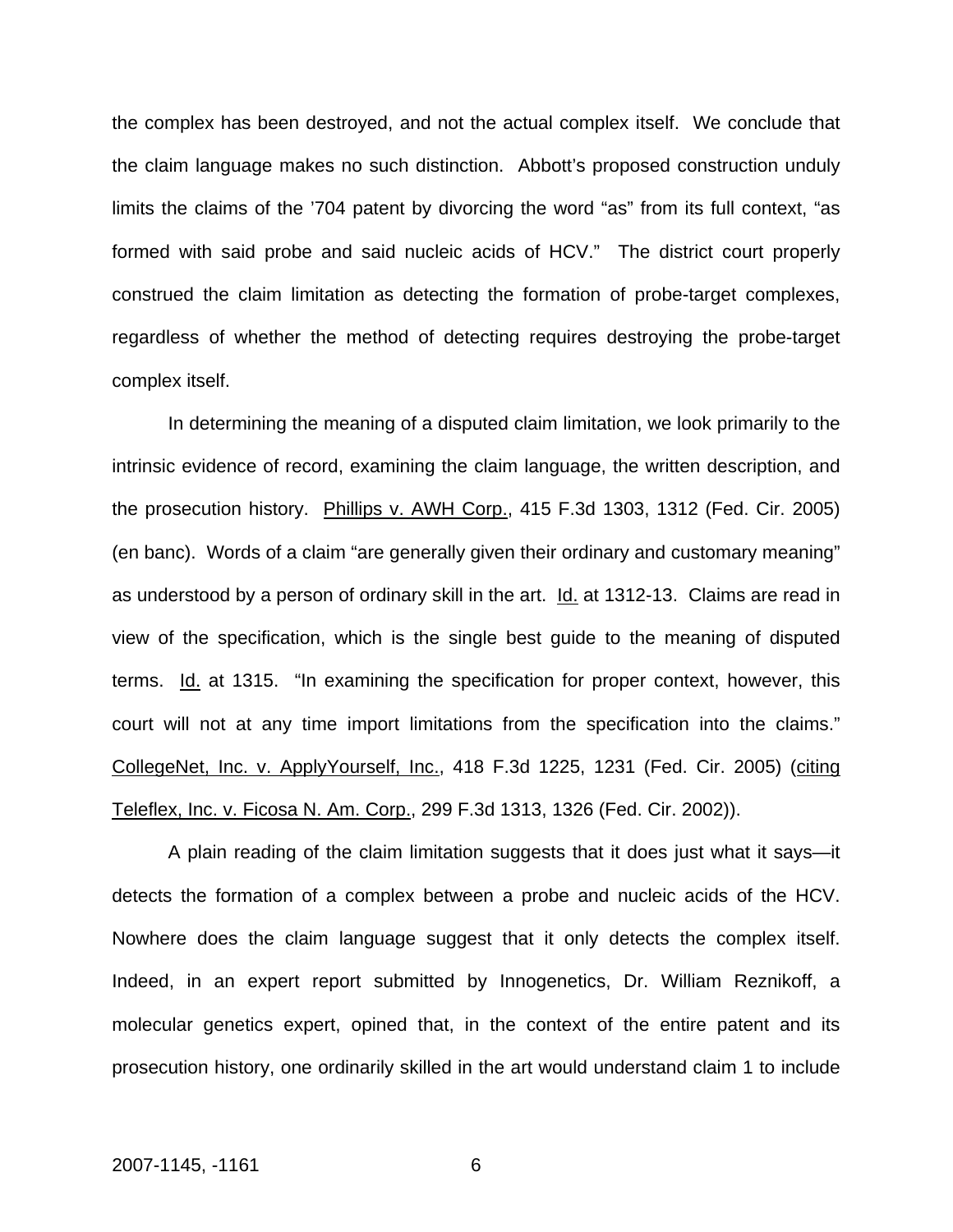detecting any complexes that have been formed. Abbott provides no expert opinions on how a person ordinarily skilled in the art would have a different understanding of the claim limitation. Nor does Abbott ever contest the credibility of Dr. Reznikoff's understanding.

While we may not be in as able a position as the district court to ferret out the credibility of an expert, Dr. Reznikoff's reading is supported by the intrinsic evidence. The specification of the '704 patent explicitly states that the detection of hybrids "may be determined by means of colorimetric, fluorescent, radiometric detection or any other method comprised in the state of the art." '704 Patent col.6 ll.36-43 (emphasis added). Abbott contends that the written description constricts the claim limitation to a method of contemporaneous detection because the described embodiments all feature detection of an actual complex. However, as is well established, an applicant is not required to describe in the specification every conceivable and possible future embodiment of his invention. SRI Int'l v. Matsushita Elec. Corp. of Am., 775 F.2d 1107, 1121 (Fed. Cir. 1985). Given the sparse but broad statements in the specification about how the claimed invention detects hybridized complexes, see '704 Patent col.6 ll.36-43, col.20 ll.16-28, col.20 ll.41-42, Abbott's reading of the process of detection improperly narrows the claim language.

Lastly, relying on various dictionaries, Abbott argues that the word "as" is correctly defined as "at the same time that: while." Abbott's reliance on a single dictionary definition without explanation—especially where "as" has multiple meanings—commits the very error of construction that we warned against in Phillips. See 415 F.3d at 1321 ("The main problem with elevating the dictionary to such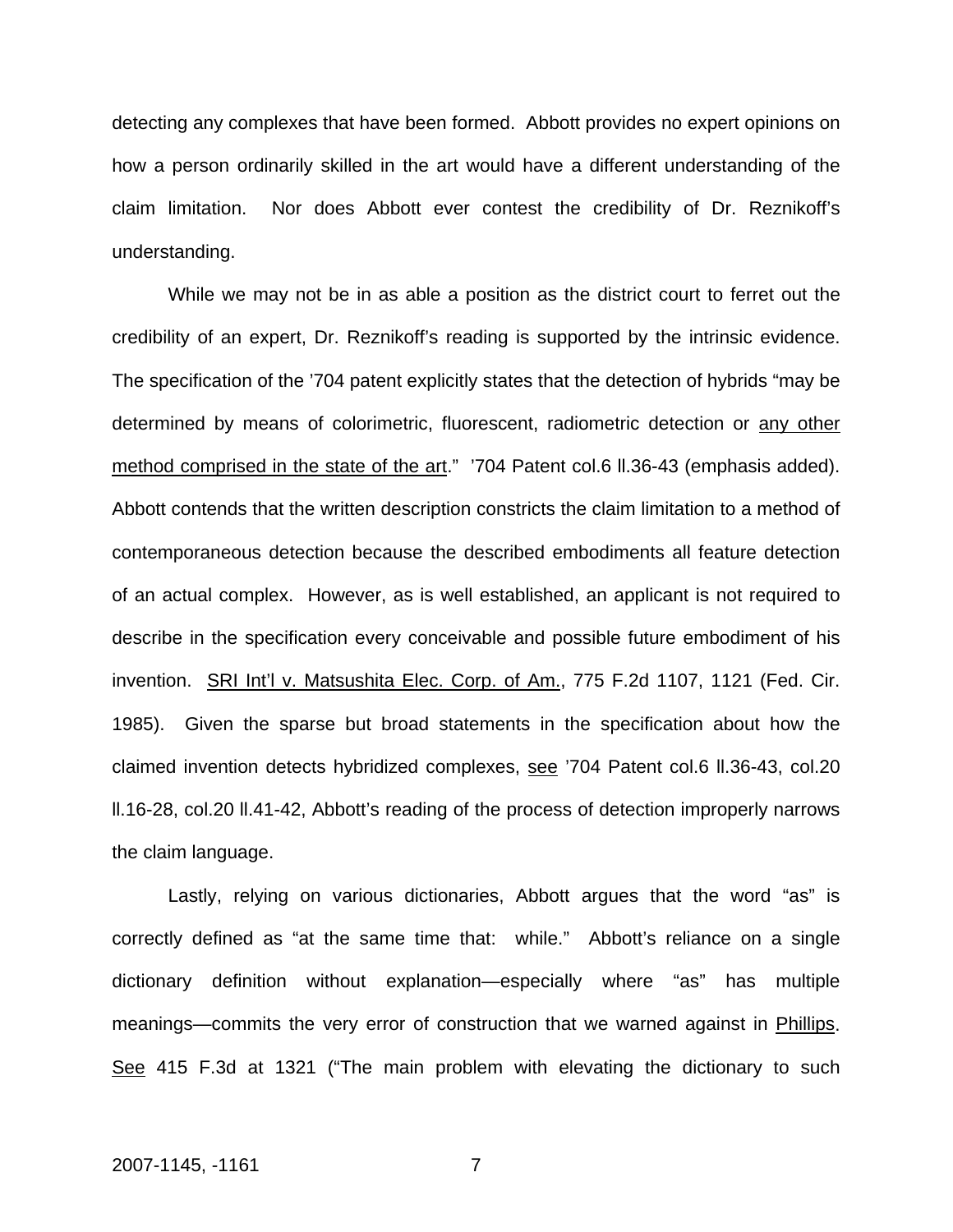prominence is that it focuses the inquiry on the abstract meaning of words rather than on the meaning of claim limitations within the context of the patent."). In context, the use of the word "as" is merely syntactical, linking the word "complex" to a description of its composition. See Merriam-Webster's Online Dictionary, [http://www.m](http://www.m-w.com/dictionary/as)[w.com/dictionary/as](http://www.m-w.com/dictionary/as) (last visited Jan. 16, 2008) (defining "as" to mean "when considered in a specified form or relation—usually used before a preposition or a participle," as illustrated by the phrase, "my opinion as distinguished from his").

As the district court pointed out, there is little meaningful distinction between a method of detecting the hybridized complex itself and a method of detecting the hybridized complex through fluorescence emitted immediately after it is destroyed. What is detected is still a complex "formed with said probe and said nucleic acids of HCV." We uphold the district court's claim construction because it is consistent with our understanding of the claim limitation at issue.

B. Judgment as a Matter of Law of Literal Infringement

We affirm the JMOL entered against Abbott for literal infringement of claims 1, 2, and 3 of the '704 patent because it has not properly raised any plausible arguments on appeal. Given that the district court did not adopt Abbott's proposed claim construction, the sole defense against literal infringement asserted by Abbott was that Realtime PCR, the method of detection used in its assay kits, was not known to the ordinary artisan at the time of the filing of the '704 patent application. However, the district court deemed this issue forfeited because Abbott "did not raise this issue before trial when it could have been given thorough consideration. Instead it raised the issue for the first time at 9:30 p.m. on the night before the start of trial and did so simply by submitting a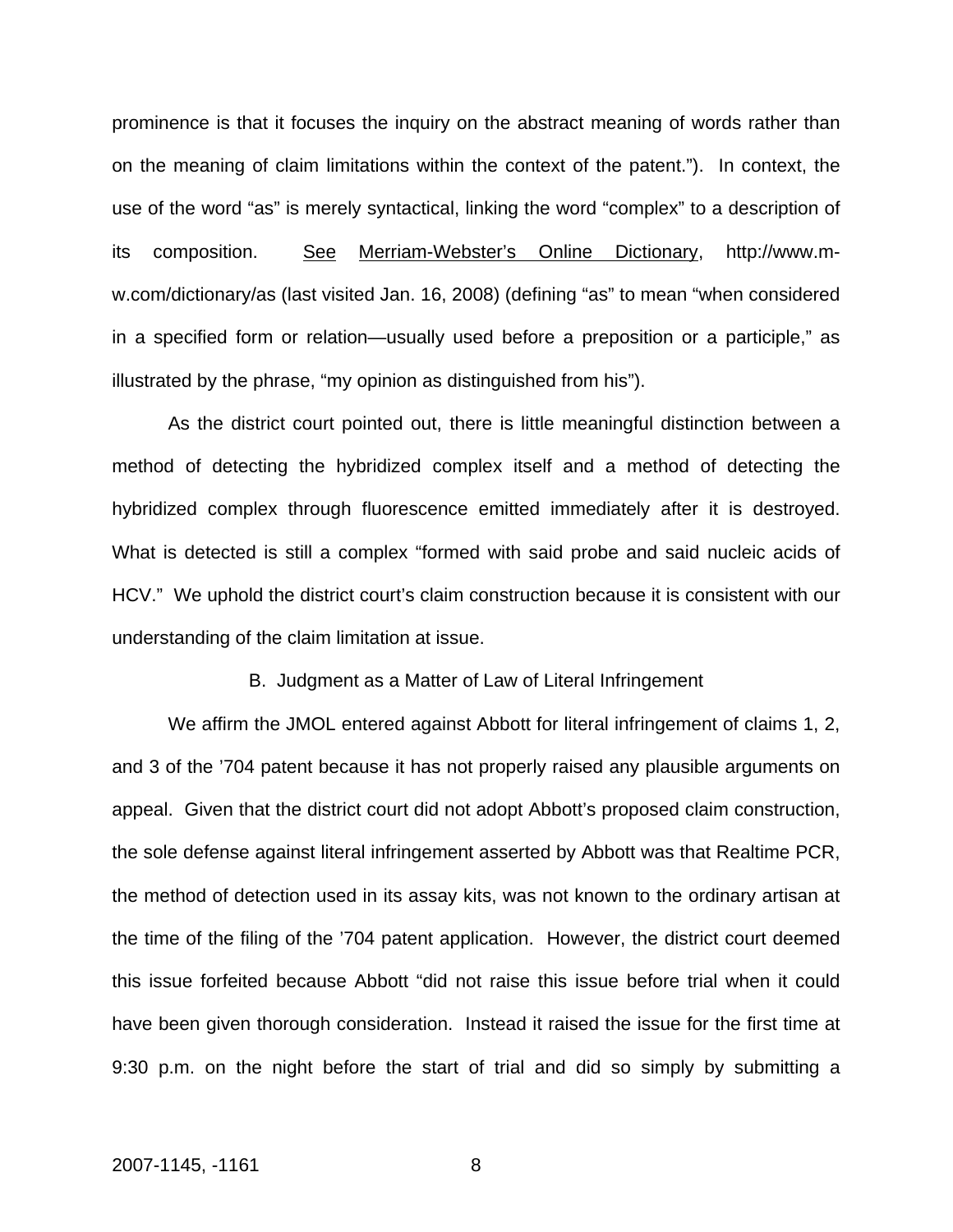proposed jury instruction, rather than by bringing the matter directly to the attention of the court and opposing counsel."

We review procedural issues not unique to patent law under regional circuit law. Bowling v. Hasbro, Inc., 403 F.3d 1373, 1375 (Fed. Cir. 2005). Absent extraordinary circumstances, the Seventh Circuit has stated that it rarely reaches forfeited arguments in civil litigation. Ocean Atl. Dev. Corp. v. Aurora Christian Sch., Inc., 322 F.3d 983, 1005 (7th Cir. 2003). Abbott's belief that "there was no need to raise [its argument] prior to the court adopting a claim construction not proposed by either party" falls well short of extraordinary. Accordingly, we affirm the district court's finding that Abbott had been fully heard on the issue of literal infringement and that there was no legally sufficient evidentiary basis for a reasonable jury to find for Abbott on that issue.See Fed. R. Civ. P. 50.

It should be noted that, forfeiture aside, Abbott's argument lacks merit. Essentially, Abbott argues that a patent can never be literally infringed by embodiments that did not exist at the time of filing. Our case law allows for after-arising technology to be captured within the literal scope of valid claims that are drafted broadly enough. See SuperGuide Corp. v. DirecTV Enters., Inc., 358 F.3d 870, 878-80 (Fed. Cir. 2004) (finding that the claim limitation "regularly received television signal" is broad enough to encompass digital signals even though no televisions that could receive digital signals existed as of the filing date).

Additionally, Abbott itself has put forth evidence that Realtime PCR did in fact exist by the time the inventors filed their PCT application in 1992, and by the time they applied for the '704 patent in 1994. In his expert report, Abbott's witness, Dr. Bruce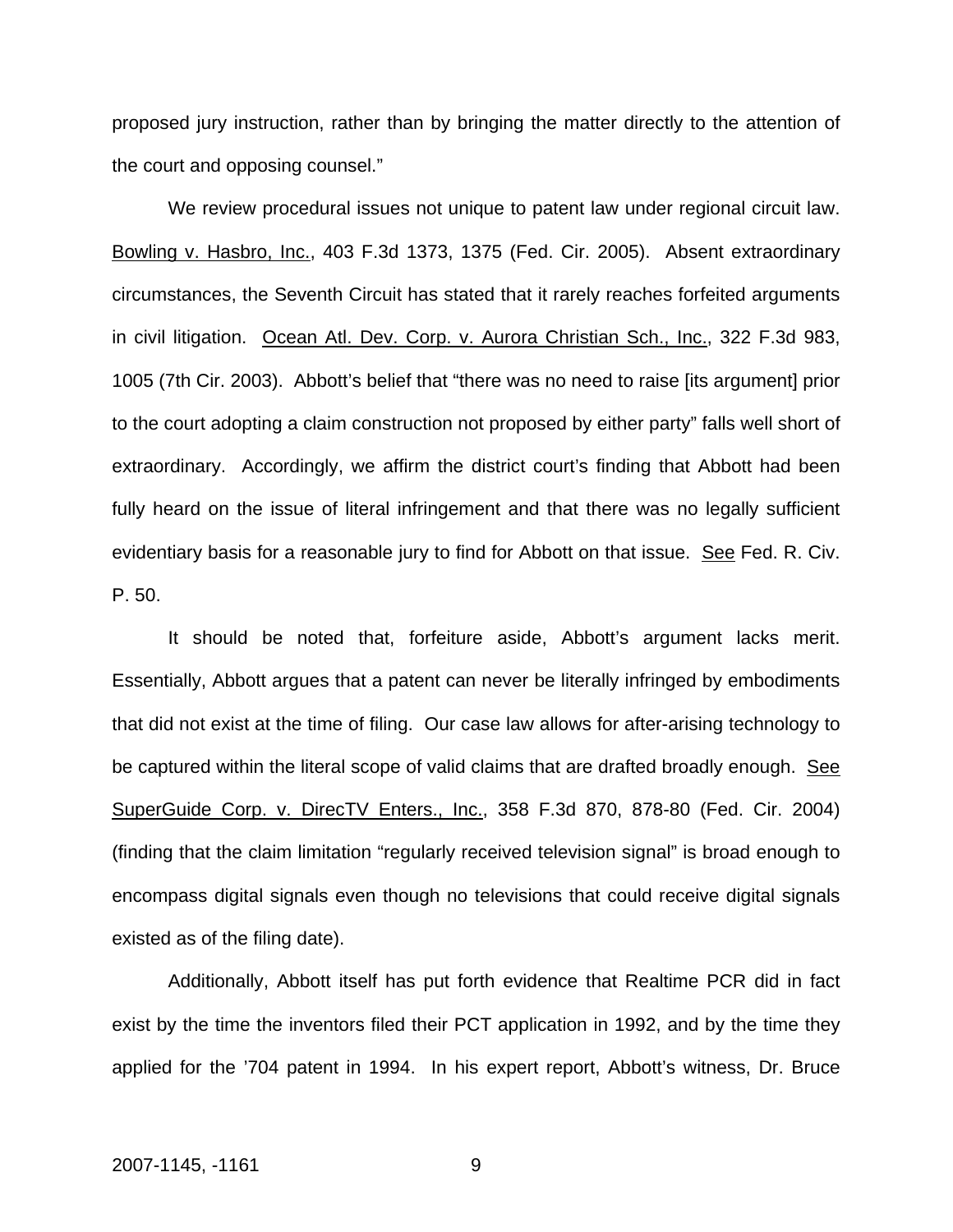Patterson, stated that "Realtime PCR using 5' to 3' exonuclease activity was pioneered around 1991 . . . ." Abbott does not dispute this evidence. We have no reason to disturb the district court's grant of JMOL as to literal infringement.

## II. INVALIDITY

Abbott challenges the district court's denial of its motion for a new trial on the issue of invalidity on a number of evidentiary exclusions. Regional circuit law governs our review of motions for a new trial. [EMI Group N. Am., Inc. v. Cypress Semiconductor](http://web2.westlaw.com/find/default.wl?tf=-1&rs=WLW7.11&referencepositiontype=S&serialnum=2001797574&fn=_top&sv=Split&tc=-1&findtype=Y&referenceposition=1348&db=506&vr=2.0&rp=%2ffind%2fdefault.wl&mt=IntellectualProperty)  [Corp., 268 F.3d 1342, 1348 \(Fed. Cir. 2001\).](http://web2.westlaw.com/find/default.wl?tf=-1&rs=WLW7.11&referencepositiontype=S&serialnum=2001797574&fn=_top&sv=Split&tc=-1&findtype=Y&referenceposition=1348&db=506&vr=2.0&rp=%2ffind%2fdefault.wl&mt=IntellectualProperty) Under Seventh Circuit law, the district court's denial of a motion for a new trial is reviewed for abuse of discretion. See Naeem v. McKesson Drug Co., 444 F.3d 593, 605 (7th Cir. 2006). A new trial may be granted where "the verdict is against the weight of the evidence, the damages are excessive, or if for other reasons the trial was not fair to the moving party." Id. (internal quotations omitted). Evidentiary rulings are also reviewed for abuse of discretion. Wollenburg v. Comtech Mfg. Co., 201 F.3d 973, 977 (7th Cir. 2000) (citations omitted).

#### A. Obviousness

Abbott contends that it was clear error for the district court to preclude Abbott's obviousness defense. During the discovery period, the district court granted Innogenetics' motion to strike Dr. Patterson's supplemental expert report because it violated the court's earlier order on the filing of such supplemental reports. Abbott does not contest that ruling. This left Abbott with only Dr. Patterson's original expert report for his planned testimony on obviousness. The district court determined that the report was insufficient to support a jury finding of obviousness and thus failed the requirements of Federal Rule of Civil Procedure 26(a). Therefore, at the final pretrial conference, it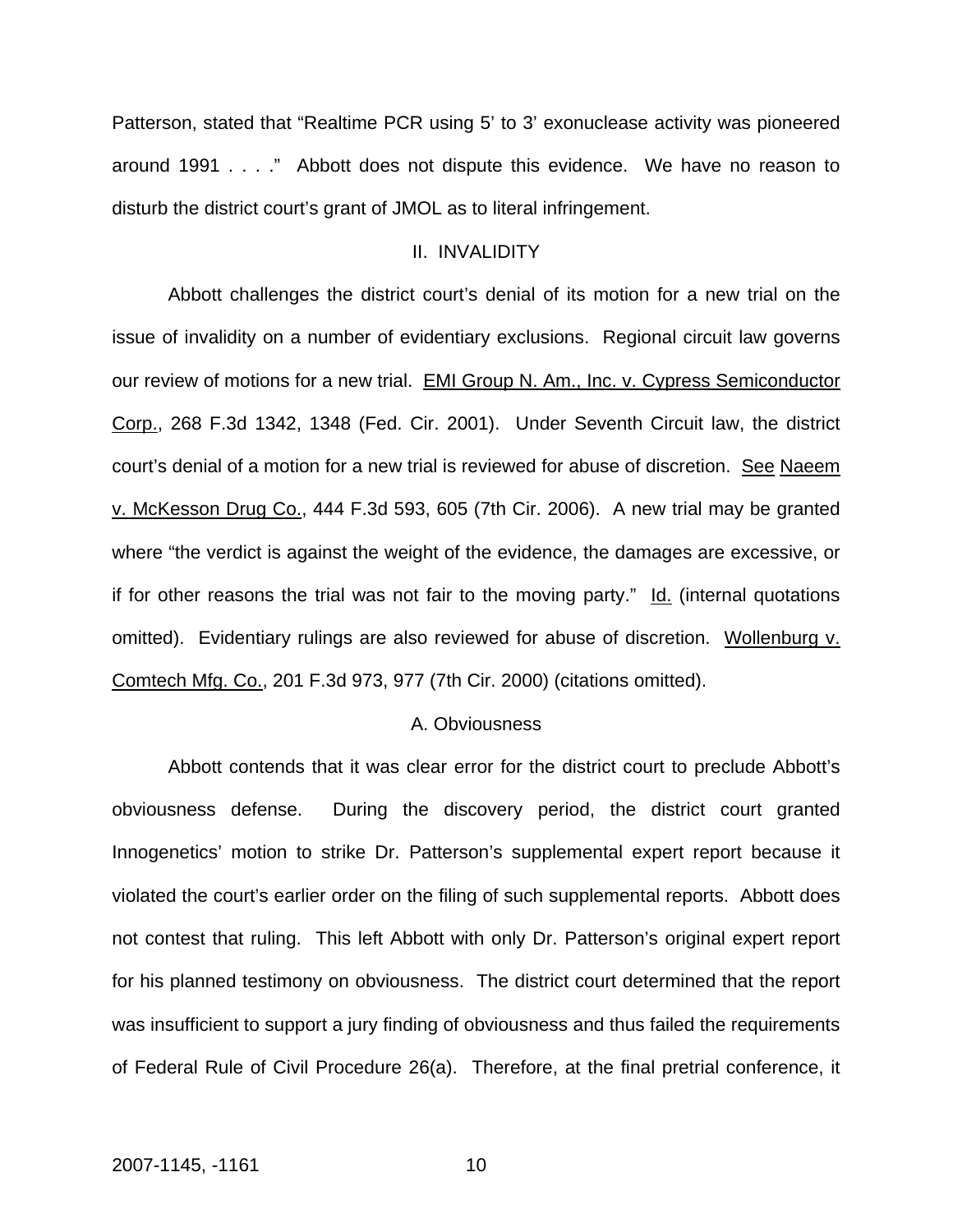granted Innogenetics' motion in limine, and excluded Dr. Patterson from testifying about obviousness at trial.

However, the written order commemorating the conference rulings inaccurately stated that defendant was precluded from entering any evidence of obviousness at trial. Aware of the mistake, Abbott nonetheless never moved for correction or reconsideration of the written order. Instead, it advised plaintiff's counsel in writing that it would not be contesting the written ruling and would put in no evidence of obviousness. Abbott confirmed this decision on the first day of trial, noting only that it wished to preserve an objection on the issue. Post-trial, the district court denied Abbott's Rule 50(b) motion for a new trial on obviousness because Abbott, despite its knowledge from the very beginning that the written order was inaccurate, was only then seeking correction by way of overturning the jury's unfavorable verdict against it. Abbott now appeals the district court's denial of its motion for a new trial on obviousness on the grounds that Dr. Patterson's testimony on the issue was excluded and that, furthermore, no other evidence on the issue was allowed. Because the district court's rulings were not an abuse of discretion, we leave the jury verdict intact.

#### 1. Dr. Patterson's testimony

The district court did not err in finding that Dr. Patterson's report on the alleged obviousness of the asserted claims of the '704 patent was deficient for purposes of disclosure under Rule 26. For each of the claims that he analyzes for obviousness, Dr. Patterson merely lists a number of prior art references and then concludes with the stock phrase "to one skilled in the art it would have been obvious to perform the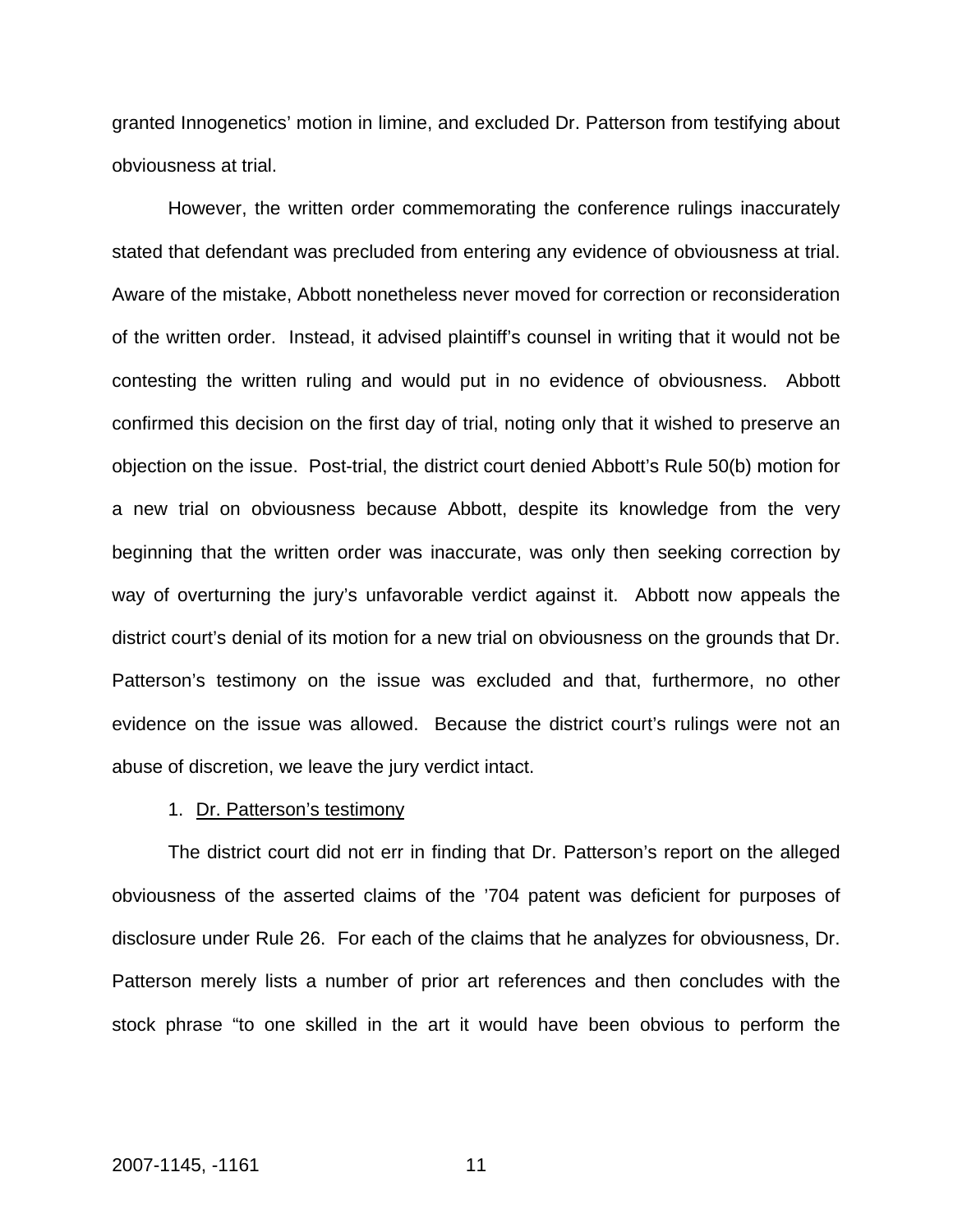genotyping method in [claims 1-9 & 1[2](#page-12-0)-13] of the '704 patent."<sup>2</sup> "[T]here must be some articulated reasoning with some rational underpinning to support the legal conclusion of obviousness." In re Kahn, 441 F.3d 977, 988 (Fed. Cir. 2006); see also KSR Int'l Co. v. Teleflex Inc., 127 S. Ct. 1727, 1741 (2007) ("To facilitate review, this analysis should be made explicit.") (citing Kahn, 441 F.3d at 988). Nowhere does Dr. Patterson state how or why a person ordinarily skilled in the art would have found the claims of the '704 patent obvious in light of some combination of those particular references. As the district court found: "It is not credible to think that a lay jury could examine the Cha application, the Resnick '718 patent that defendant cited as prior art or any of the other references and determine on its own whether there were differences among them and the '704 patent." Innogenetics, N.V. v. Abbott Labs., No. 05-C-0575-C, slip op. at 14 (W.D. Wis. Jan. 3, 2007). Such vague testimony would not have been helpful to a lay jury in avoiding the pitfalls of hindsight that belie a determination of obviousness. See Graham v. John Deere Co., 383 U.S. 1, 36 (1966) (discussing the "importance of guarding against hindsight . . . and resist[ing] the temptation to read into the prior art the teachings of the invention in issue" when considering the obviousness of a patent).

<span id="page-12-0"></span> $\frac{1}{2}$  $\alpha^2$  Abbott argues on appeal that Dr. Patterson "also opined that the Cha PCT application standing alone rendered the '704 patent obvious." For support, Abbott cites to a portion of Dr. Patterson's report, Section VIII-A, which discusses in some detail the Cha PCT application. However, this section of the report focuses exclusively on anticipation. Even if we expand our consideration to the entire expert report, Dr. Patterson never once opines that the claims of the '704 patent are rendered obvious by the Cha PCT application alone. To the extent that Dr. Patterson does opine on obviousness, in each instance in which he references the Cha PCT application, it is always in combination with other references. We therefore conclude that the district court did not abuse its discretion in excluding Dr. Patterson from testifying at trial that the Cha PCT application alone renders the '704 patent claims obvious.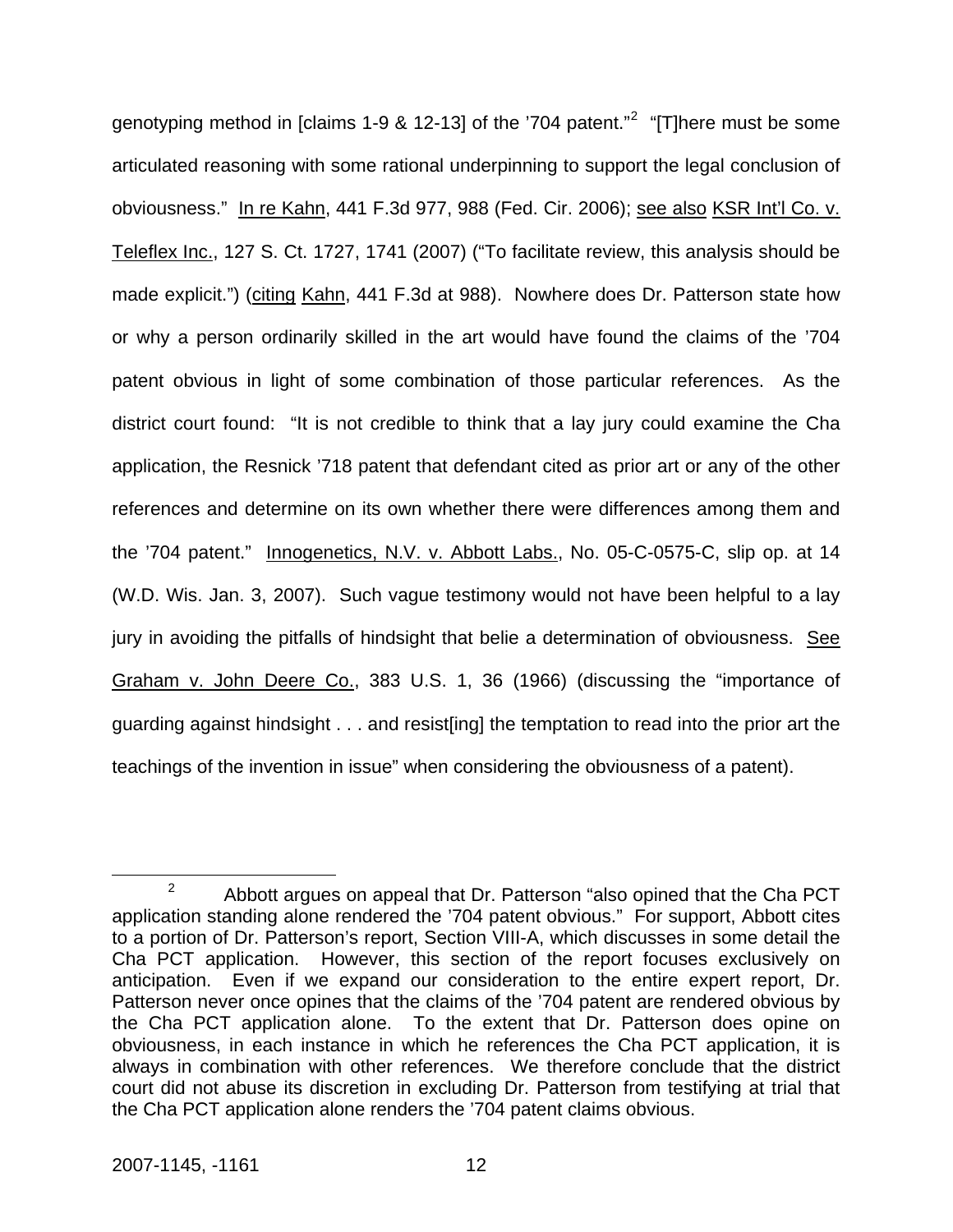On appeal, Abbott argues in a single sentence, without any explanation, that the district court erred in concluding that Dr. Patterson did not offer any evidence of a "motivation to combine" the various prior art references that he opined rendered the claims of the '704 patent obvious. To be sure, Dr. Patterson suggested that one of skill in the art was motivated to find a method capable of genotyping because at least one prior art reference had disclosed that "different genotypes of HCV respond differently to interferon therapy." The district court was nevertheless correct that knowledge of a problem and motivation to solve it are entirely different from motivation to combine particular references to reach the particular claimed method. Innogenetics, slip op. at 14 ("A generalized motivation to develop a method is not the kind of motivation required by the patent laws."). We cannot conclude that the district court abused its discretion when it precluded Dr. Patterson's vague and conclusory obviousness testimony which did not offer any motivation for one skilled in the art to combine the particular references he cites in order to practice the claimed method.<sup>[3](#page-13-0)</sup>

Abbott also argues that there is no requirement that an expert opine on motivation to combine references, and that motivation can be established by other witnesses or the prior art. Abbott is correct that an expert is not the only source for

<span id="page-13-0"></span> $\frac{1}{3}$  $3$  We are mindful that in KSR, the Supreme Court made clear that a finding of teaching, suggestion, or motivation to combine is not a "rigid rule that limits the obviousness inquiry." 127 S. Ct. at 1741. This, however, does not alter the district court's pre-KSR conclusion in this case or our affirmance thereof. There was a complete absence of any proof that one skilled in the art would find the particular claimed method obvious based upon Dr. Patterson's list of prior art references or the knowledge generally available to those of ordinary skill in the art for any reason. We must still be careful not to allow hindsight reconstruction of references to reach the claimed invention without any explanation as to how or why the references would be combined to produce the claimed invention. Although Abbott cites KSR, it does not argue on appeal that a different result would be reached in this case under KSR.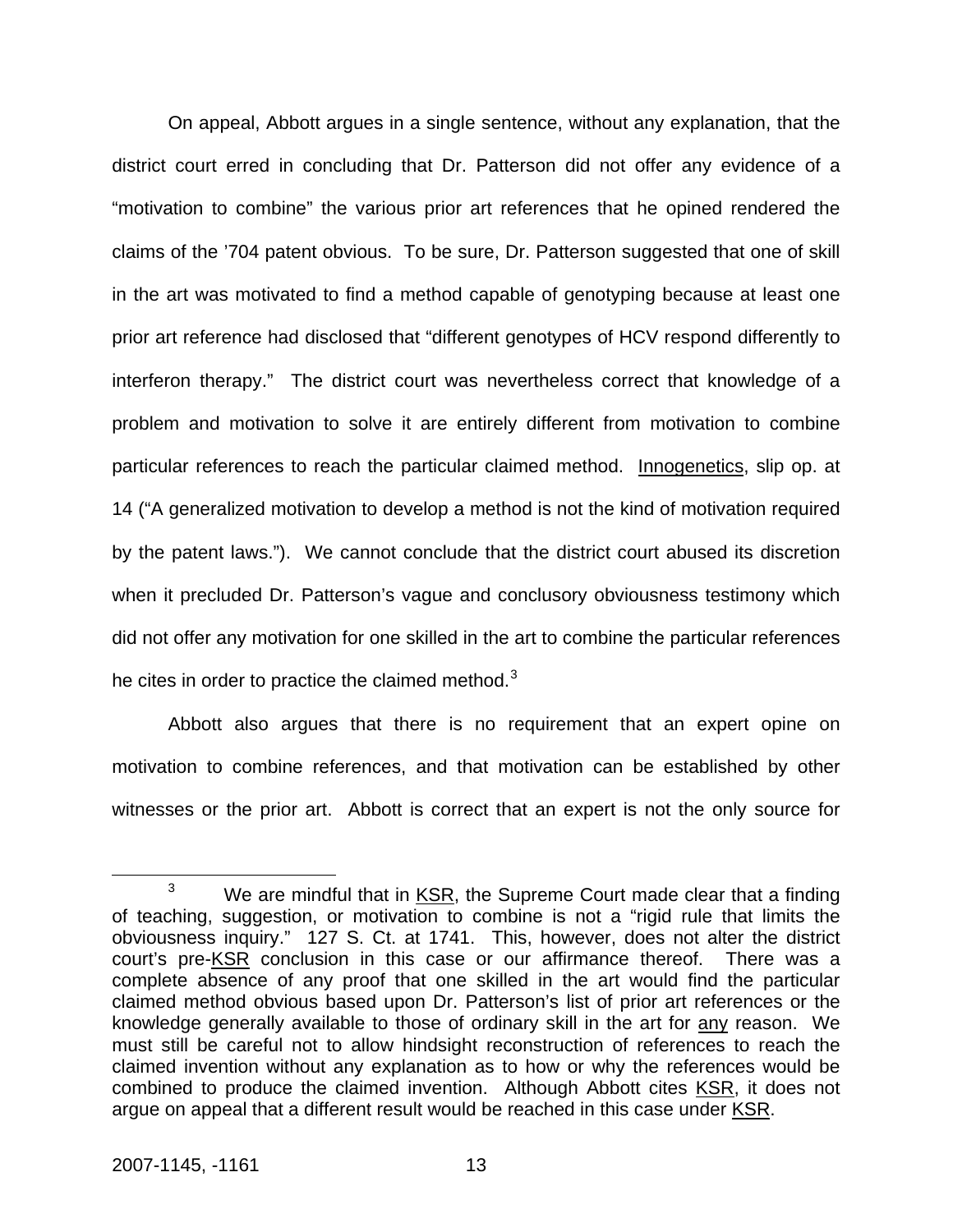evidence that it would be obvious for one skilled in the art to combine references to reach the claimed method. But, as the district court held, "some kind of motivation must be shown from some source, so that the jury can understand why a person of ordinary skill would have thought of either combining two or more references or modifying one to achieve the patented method." Id. at 13. However, as we discuss in the next section, Abbott was precluded from offering any other evidence of obviousness, due to Abbott's own failure to notify the district court of its error in its preclusion order, and this determination was not an abuse of discretion.

#### 2. Preclusion of all evidence of obviousness

Even in the face of the inaccurate preclusion order, we conclude that the district court's denial of a new trial on the issue of obviousness was well within its discretion. In the Seventh Circuit, a new trial is granted "only when the record shows that the jury's verdict resulted in a miscarriage of justice or where the verdict, on the record, cries out to be overturned or shocks our conscience." Latino v. Kaizer, 58 F.3d 310, 314 (7th Cir. 1995) (internal quotations omitted). This is hardly a case that cries out to be overturned or shocks our conscience. In its opening brief, Abbott's only support for its argument that it had suffered prejudice from not being able to present other witnesses on obviousness is the bald statement that some of its other non-expert witnesses "could have" established invalidity under § 103. Speculation is not sufficient to demonstrate prejudice. The district court found, and our review of the record does not show otherwise, that Abbott "[said] nothing about what these witnesses would have had to say about obviousness" in specific. Innogenetics, slip op. at 16 ("Without such information, I cannot determine whether defendant was prejudiced by not being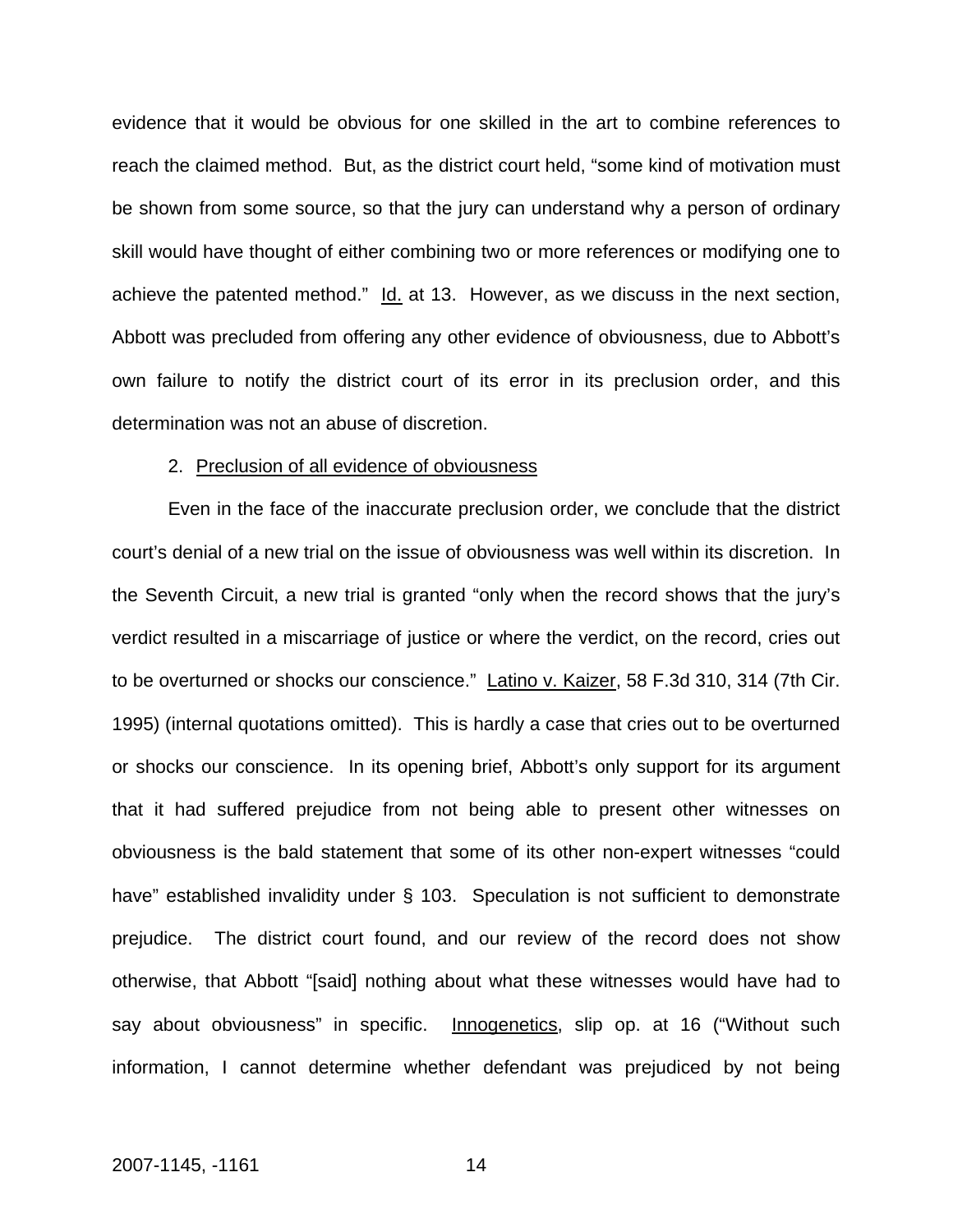permitted to adduce evidence on obviousness."). Without having provided any satisfactory explanation as to why it waited until the conclusion of trial to alert the court to the inaccurate order, Abbott will have to bear the cost of being precluded from presenting any evidence of obviousness at trial. For the above reasons, the district court did not abuse its discretion denying Abbott a new trial on the issue of obviousness.

#### B. Anticipation

#### 1. Dr. Cha's testimony

For purposes of showing that the claims of the '704 patent were anticipated by prior art and thus invalid, Abbott sought to introduce at trial the testimony of Dr. Tai-An Cha, the inventor and author of three prior art references, including the Cha PCT application, which was before the jury. The district court confined Dr. Cha's testimony to the actual words and content of the Cha PCT application because an expert report was required even though Abbott had only disclosed Dr. Cha as "a fact witness and, pursuant to Fed. R. Civ. P. 26(a)(2)(A), as an expert who had not been specially retained." The district court concluded that, given Dr. Cha's role as the inventor behind the application, the mere fact that he was not receiving compensation for his scientific testimony did not exempt Abbott from furnishing an expert report. Without information about the proposed content of Dr. Cha's de facto expert testimony, Innogenetics would not have been able to prepare an adequate deposition or cross-examination.

On appeal, Abbott contends that "[t]here is no requirement that a retained expert, rather than the prior art's author, provide [an explanation of how the ordinary artisan would have understood a reference's disclosures.]" Abbott entirely fails to address the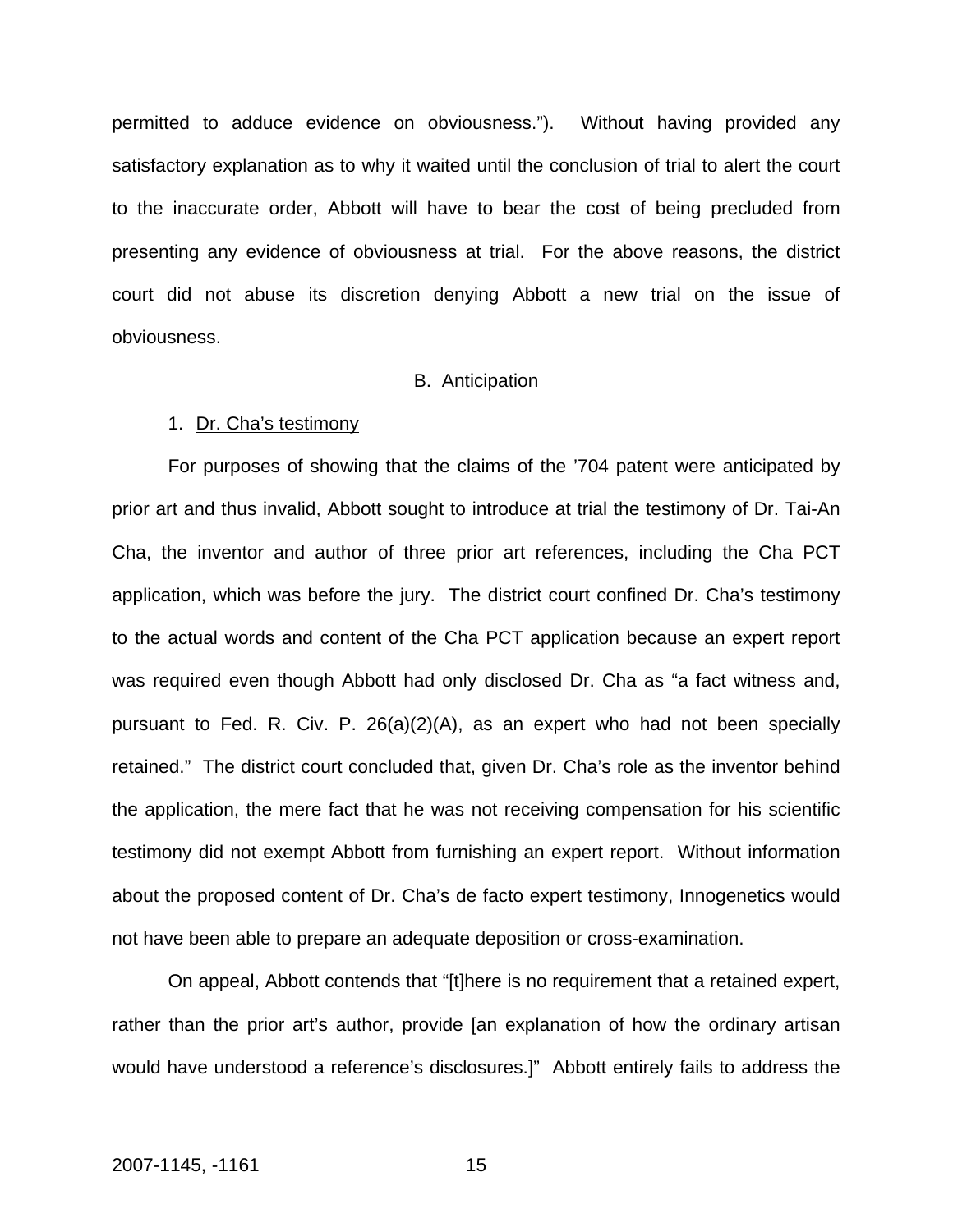district court's reason for restricting Dr. Cha's testimony—that witnesses who will be giving scientific testimony are not exempt from the report requirements of Rule 26(a)(2)(B), even when they are not compensated for their work. In sum, the district court concluded that Abbott should have provided an expert report to Innogenetics for Dr. Cha's specialized testimony. The Seventh Circuit has expressly left open the question of whether experts not specially retained but providing scientific testimony must comply with Rule 26(a)(2)(B), see Musser v. Gentiva Health Servs., 356 F.3d 751, 758 n.3 (7th Cir. 2004), and we need not reach this issue since Abbott has not challenged this determination.

The district court also concluded that Dr. Cha's testimony should be limited because any information he might have to offer beyond the words of the Cha PCT application would be irrelevant to the issue before the jury of "whether the Cha [PCT] application was sufficient in itself to have informed a person of ordinary skill in the art in 1992 how to distinguish among HCV genotypes by using probes in the 5' UTR." As the inventor behind the Cha PCT application, Dr. Cha could have added information that might not have been understood by a person of ordinary skill in the art just from reading the application, such as the conditions he used for his experiments or explanations for anomalous results. Again, Abbott fails to address the district court's reasoning or discuss how Dr. Cha's testimony would inform the jury of how the ordinary artisan would understand the disclosures of the Cha PCT application.Therefore, we affirm the district court's evidentiary ruling because it was not an abuse of its discretion.

2. The Cha patent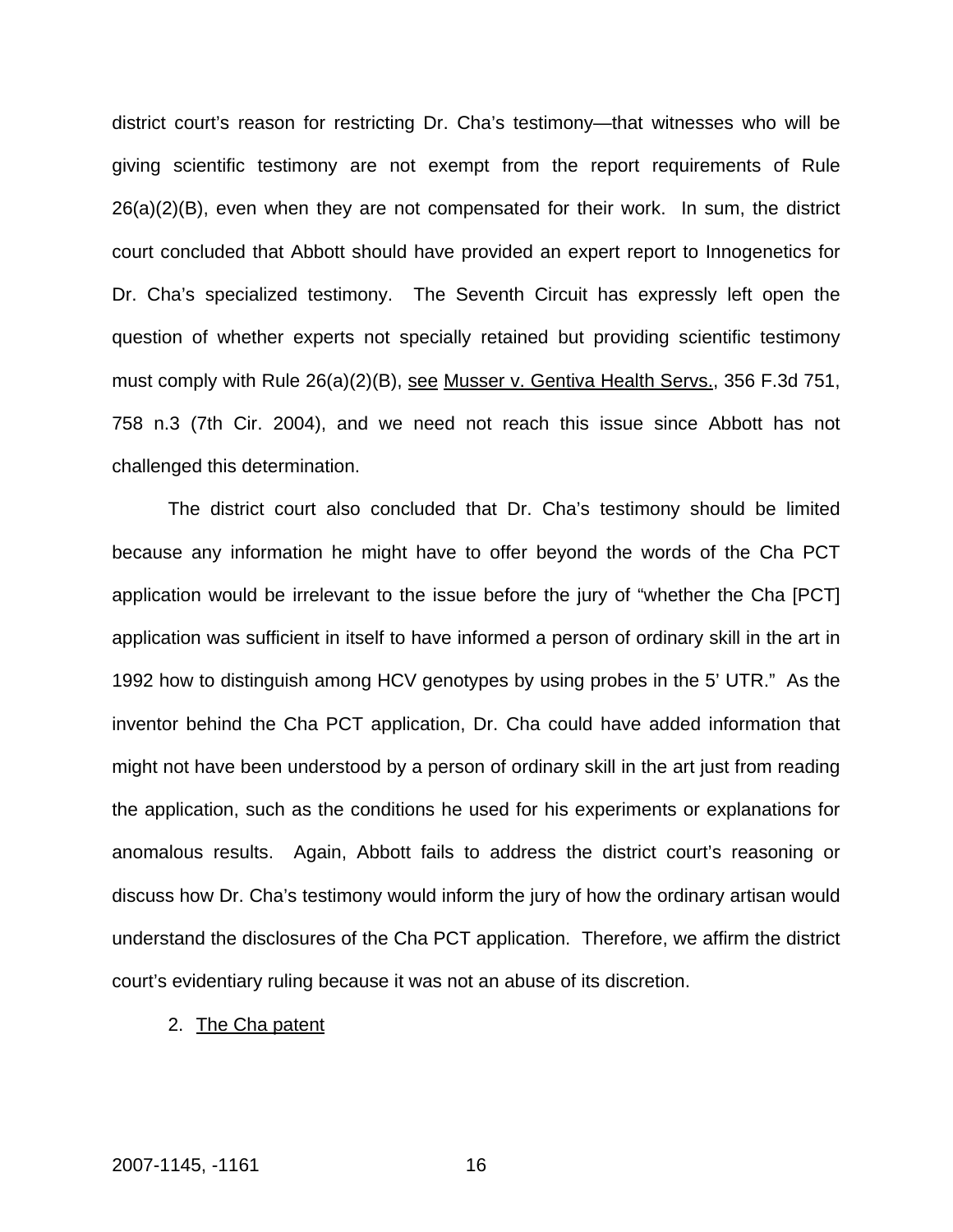Abbott did not disclose the Cha patent as an anticipatory prior art reference under 35 U.S.C. § 282 until the last day of discovery, after the time for depositions had passed. Abbott had not discussed the Cha patent in an expert report, identified it during discovery in response to Innogenetics' interrogatories on anticipation, or mentioned it in the final pretrial conference. Abbott did not refer to the Cha patent again until the eve of trial, when Abbott sought to amend the district court's jury instructions to include the Cha patent in the jury instructions specific to anticipation. Finding that the belated introduction of the Cha patent as an anticipatory prior art reference was prejudicial to Innogenetics, the district court excluded the Cha patent from consideration on the issue of anticipation.

 Although Abbott technically complied with the requirements of § 282, the district court did not abuse its discretion in excluding the Cha patent from trial. Abbott's disclosure of the Cha patent as an anticipatory prior art reference on the very last day of discovery meant Innogenetics was stripped of any meaningful opportunity to prepare an adequate cross-examination of the reference. See [ATD Corp. v. Lydall, Inc., 159 F.3d](http://web2.westlaw.com/find/default.wl?tf=-1&rs=WLW7.11&referencepositiontype=S&serialnum=1998205787&fn=_top&sv=Split&tc=-1&findtype=Y&referenceposition=551&db=506&vr=2.0&rp=%2ffind%2fdefault.wl&mt=IntellectualProperty)  [534, 551 \(Fed. Cir. 1998\)](http://web2.westlaw.com/find/default.wl?tf=-1&rs=WLW7.11&referencepositiontype=S&serialnum=1998205787&fn=_top&sv=Split&tc=-1&findtype=Y&referenceposition=551&db=506&vr=2.0&rp=%2ffind%2fdefault.wl&mt=IntellectualProperty) ("The purpose of [§ 282](http://web2.westlaw.com/find/default.wl?tf=-1&rs=WLW7.11&fn=_top&sv=Split&tc=-1&findtype=L&docname=35USCAS282&db=1000546&vr=2.0&rp=%2ffind%2fdefault.wl&mt=Federal), like that of the Federal Rules, is to prevent unfair and prejudicial surprise, not to facilitate last-minute production of evidence."). That Innogenetics had an expert analyze the Cha patent in the context of inequitable conduct does not mean, as Abbott would have us believe, that Abbott's late disclosure did not prejudice Innogenetics on the issue of validity under § 102. The district court did not abuse its discretion in precluding the Cha patent.<sup>[4](#page-17-0)</sup>

<span id="page-17-0"></span> $\overline{a}$ <sup>4</sup> This case aptly demonstrates the pitfalls of playing fast and loose with rules of discovery. Conclusory expert reports, eleventh hour disclosures, and attempts to proffer expert testimony without compliance with Rule 26 violate both the rules and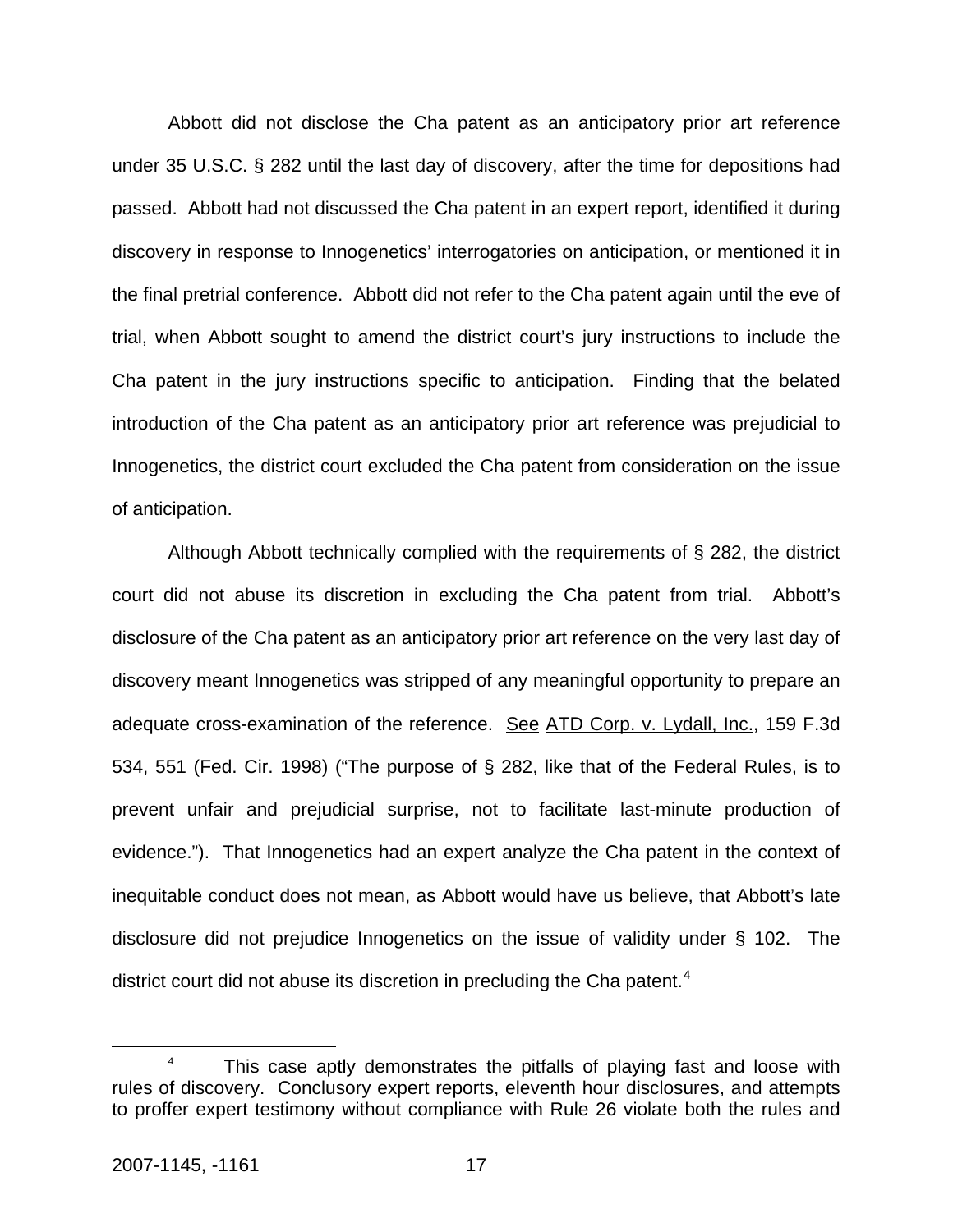## 3. JMOL of no anticipation by the Resnick patent

Abbott argues on appeal that the district court erred in granting JMOL of no anticipation of claim 1 of the '704 patent by the Resnick patent and in denying its motion for a new trial on the same basis.<sup>[5](#page-18-0)</sup> The district court's grant of JMOL was predicated on its determination that Dr. Patterson's testimony with regard to anticipation by the Resnick patent "rested on an inaccurate understanding of the construction of the term 'genotyping.'" Innogenetics, slip op. at 29.

This determination by the district court, that Dr. Patterson's testimony was tainted by an inaccurate understanding of the claim term genotyping, is clearly erroneous. At trial, Dr. Patterson testified on behalf of Abbott that the Resnick patent anticipated claim 1 of the '704 patent. Specifically, he stated that the Resnick patent disclosed probes that "distinguish" between two groups of hepatitis C isolates—"one containing hepatitis C 1 . . . [and] the non-1 types of hepatitis C." Opposing counsel objected, arguing that Dr. Patterson's use of the word "distinguish" at trial was inappropriate because his expert report submitted under Rule 26 defined a "method of genotyping" as "the process of detecting and classifying the different strains of the virus as manifested by nucleotide sequence variation in a certain region of the virus genome. In other words, genotyping

 $\overline{a}$ 

principles of discovery, and the obligations lawyers have to the court. Exclusion and forfeiture are appropriate consequences to avoid repeated occurrences of such manipulation of the litigation process.

<span id="page-18-0"></span><sup>5</sup> Abbott additionally seeks to overturn the district court's judgment as a matter of law of no anticipation by the Resnick patent of claim 2 of the '704 patent. However, Abbott never presented this argument at trial or even during discovery. We will not decide an issue raised for the first time on appeal. Taubenfeld v. AON Corp., [415 F.3d 597, 599 \(7th Cir. 2005\)](http://web2.westlaw.com/find/default.wl?tf=-1&rs=WLW7.11&referencepositiontype=S&serialnum=2006901140&fn=_top&sv=Split&tc=-1&findtype=Y&referenceposition=599&db=506&vr=2.0&rp=%2ffind%2fdefault.wl&mt=IntellectualProperty) (citing [Heller v. Equitable Life Assurance Soc'y, 833](http://web2.westlaw.com/find/default.wl?tf=-1&rs=WLW7.11&referencepositiontype=S&serialnum=1987141896&fn=_top&sv=Split&tc=-1&findtype=Y&referenceposition=1261&db=350&vr=2.0&rp=%2ffind%2fdefault.wl&mt=IntellectualProperty)  [F.2d 1253, 1261-62 \(7th Cir. 1987\)](http://web2.westlaw.com/find/default.wl?tf=-1&rs=WLW7.11&referencepositiontype=S&serialnum=1987141896&fn=_top&sv=Split&tc=-1&findtype=Y&referenceposition=1261&db=350&vr=2.0&rp=%2ffind%2fdefault.wl&mt=IntellectualProperty)) ("On numerous occasions we have held that if a party fails to press an argument before the district court, he waives the right to present that argument on appeal.").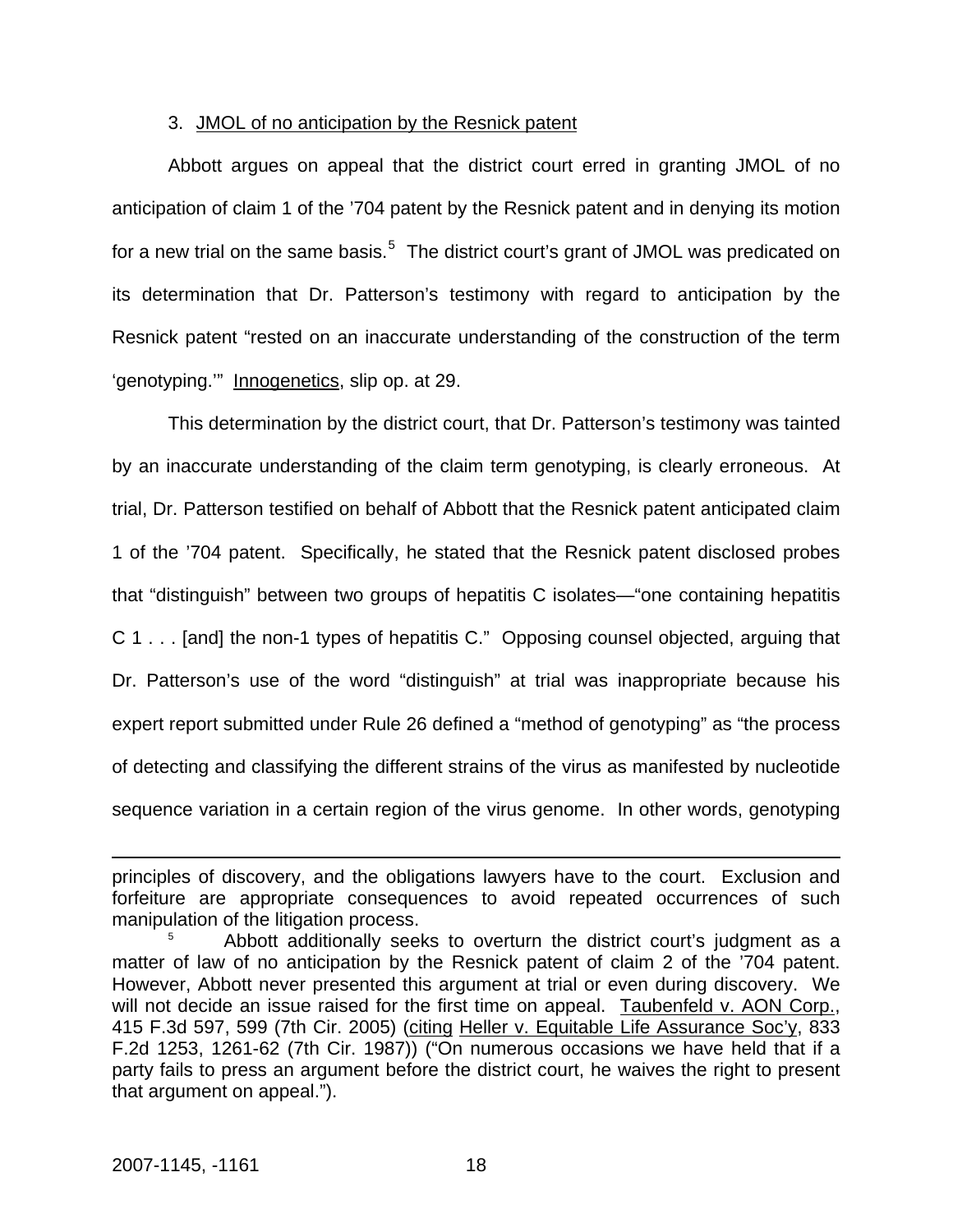detects and classifies the various genotypes of a virus, such as, in the case of HCV, HCV-1, HCV-2, HCV-3, HCV-4, HCV-5, and HCV-6." Docket. No. 33 (Patterson Expert Rep. 4).

The dispute over whether Dr. Patterson based his testimony on the district court's claim construction seems to turn upon his use of the words "detect" and "classify" and the district court's use of the words "distinguish" and "classify" in its construction of a "method of genotyping" as "[a] method that distinguishes among types and/or subtypes of hepatitis C virus (HCV) and classifies the HCV into a genotype or subtype." Despite the difference in semantics, we discern no difference in meaning between the definition of genotyping used by Dr. Patterson and the one adopted by the district court.

The '704 patent, by its own terms, differs from the prior art in its ability not just to detect the presence of HCV, but more importantly, to identify the types and/or subtypes of HCV that exist in a sample. The specification of the '704 patent states:

Several patent applications have addressed the problem of detecting the presence of HCV . . . . Furthermore, the 5' UR of HCV isolates has been proven to be a good candidate for designing probes and primers for general HCV detection . . . . However, none of these patent applications presents a method of identifying the type and/or subtype of HCV present in the sample to be analyzed. . . . Consequently, the aim of the present invention is to provide a method for the rapid and indisputable determination of the presence of one or several genotypes of HCV present in a biological sample and indisputably classifying the determined isolate(s).

'704 Patent col.2 ll.7-43 (emphasis added). As disclosed, the method of genotyping in the '704 patent requires more than simply determining whether HCV is present (i.e., detecting HCV) in a sample. It requires detecting HCV, and then distinguishing among one or more of the types and/or subtypes of HCV and being able to classify the types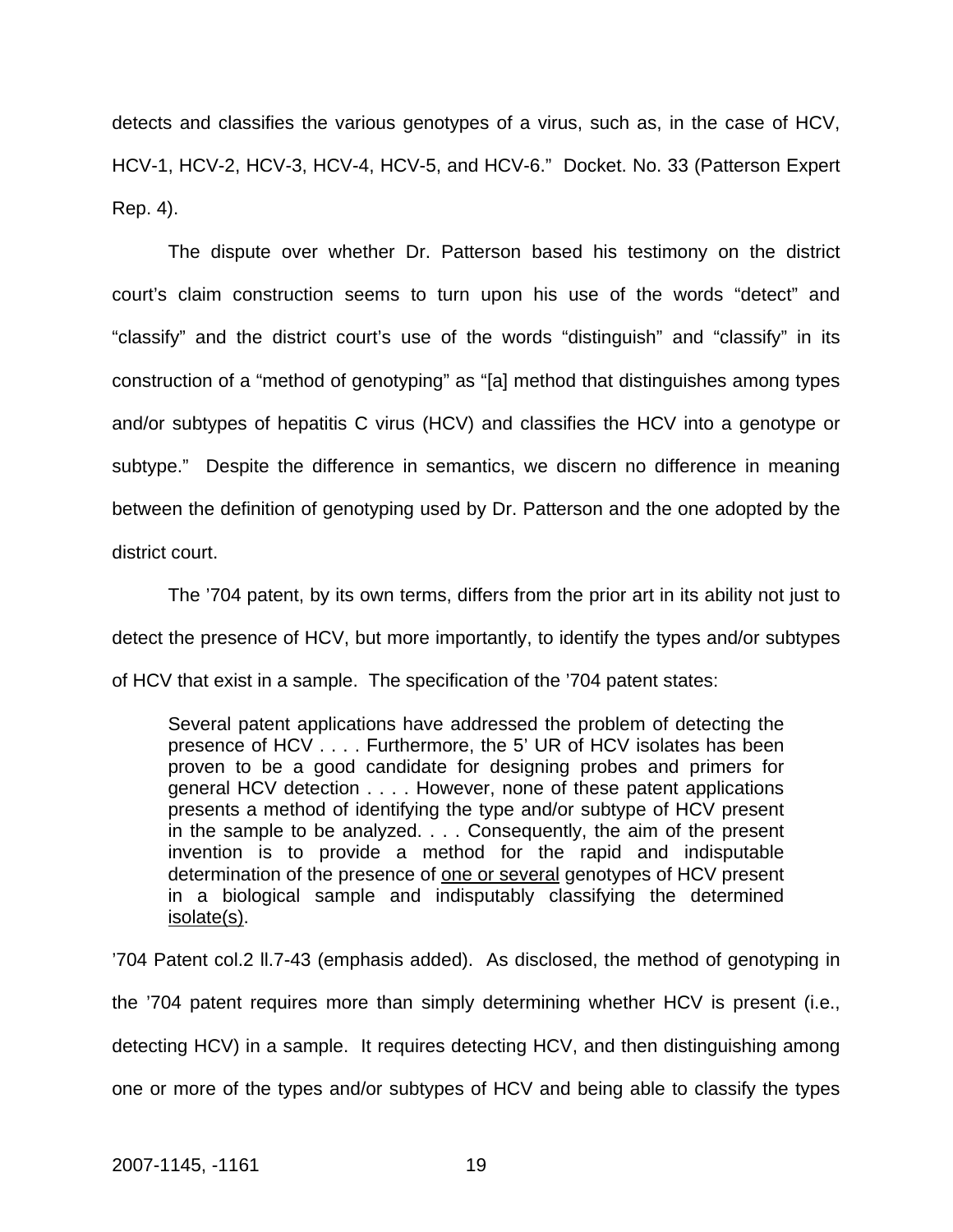and/or subtypes found. Certainly, one of the preferred embodiments of the '704 patent is capable of distinguishing among all six presently known types of HCV using multiple probes. '704 Patent col.10 ll.5-10.

To the extent, however, that Innogenetics argues that a "method of genotyping" requires identifying both the presence and the absence of types in a sample and thereby distinguishing among all six types of HCV, it is in error. (Oral Arg. Tr. 28:03- 28:33, Oct. 1, 2007) ("[I]t's the ability to exclude . . . it's the ability to say I know what I have and I know what I don't have . . . you may or may not be able to say that you don't have something else that is in the contaminated sample . . . you might be able to say I got type A and type B, but you can't say a negative, that I don't have type 1-C or type 1- D . . . ."). Claim 1 is not so narrow as to require a method capable of identifying every possible genotype of HCV present and absent in a sample. In fact, claim 1 states that the claimed "method of genotyping" may be performed with "at least one probe." This contemplates infringement by a method that uses a single probe to detect and classify the presence of a single type of HCV. A single probe would not be capable of identifying what genotypes are present along with what genotypes are not present in a sample (a single probe could not distinguish and classify all six types). In short, the "method of genotyping" in claim 1 covers a method capable of detecting and classifying at least one particular type of HCV without necessarily identifying the absence of all other types. This is the only definition consistent with the language of the claim itself and is supported by the written description.

In this respect, Dr. Patterson's expert report and trial testimony are both consistent with the construction of "method of genotyping." In his expert report, Dr.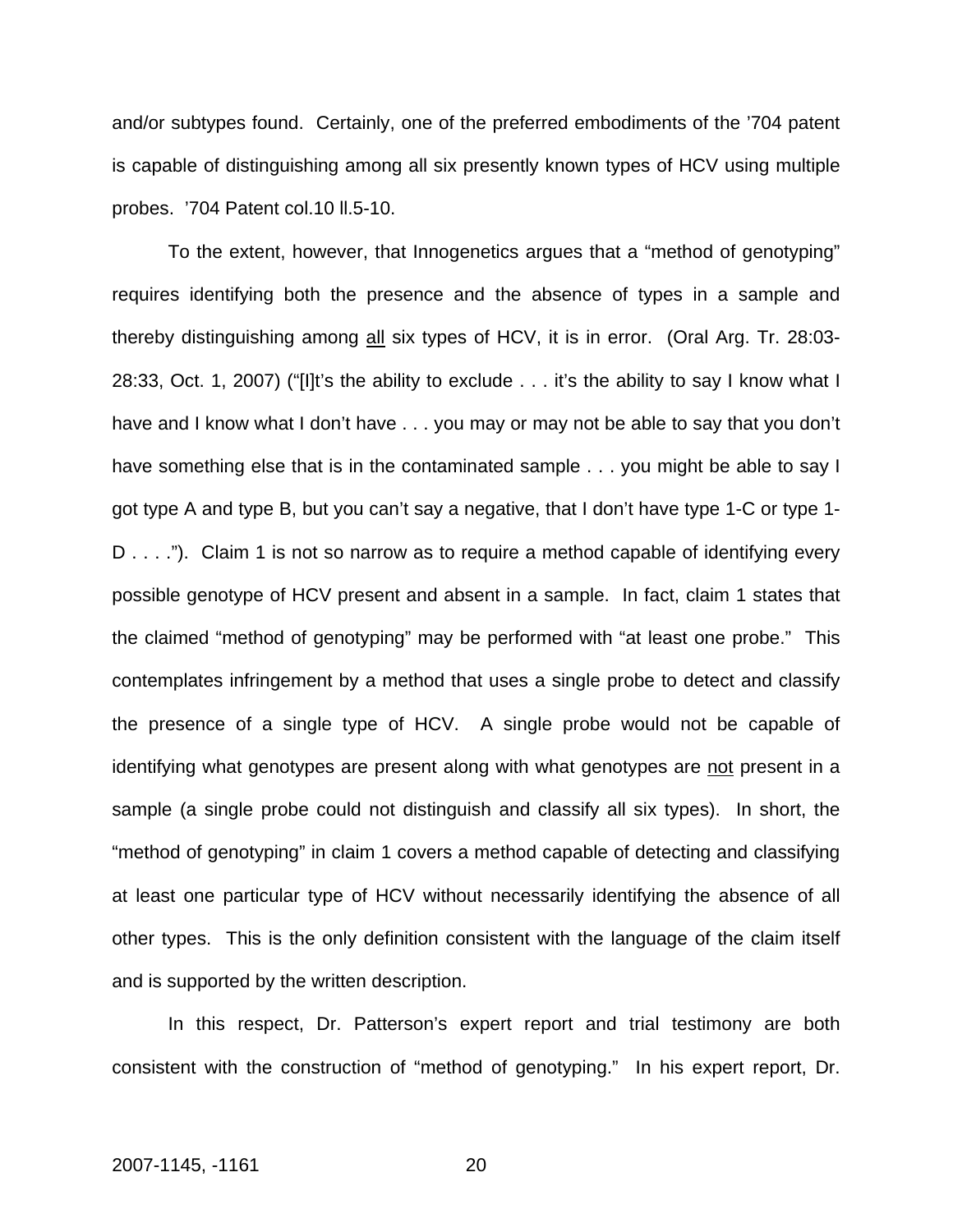Patterson stated that the Resnick patent is capable of "detecting and classifying types of HCV." Docket No. 33 (Patterson Expert Rep. 19). At trial, contradicting the testimony of Innogenetics' witnesses, he testified that the Resnick patent "distinguish[es]" between two groups of HCV, type 1 HCV and all other types of HCV. (Trial Tr. vol. 3, 23:19-24:4, Aug. 29, 2006). Dr. Patterson's reading of the Resnick patent was that it disclosed a method capable of identifying whether a sample contained HCV type 1 as opposed to another type of HCV. If true, this would meet the "method of genotyping" limitation of claim  $1<sup>6</sup>$  $1<sup>6</sup>$  $1<sup>6</sup>$  Dr. Patterson's failure to use the district court's exact words does not change the substance of his testimony or render it inapplicable.

We therefore find improper the district court's preclusion of Dr. Patterson's testimony on the basis that he was using a different definition of "method of genotyping." Accordingly, we reverse the district court's entry of JMOL and remand for a new trial on the issue of whether the Resnick patent anticipated claim 1 of the '704 patent consistent with this opinion.

#### III. INEQUITABLE CONDUCT

We review summary judgment decisions de novo, reapplying the standard used by the district court. Frank's Casing Crew & Rental Tools, Inc. v. Weatherford Int'l, Inc., 389 F.3d 1370, 1376 (Fed. Cir. 2004); Steen v. Myers, 486 F.3d 1017, 1021 (7th Cir. 2007). Under that standard, summary judgment must be granted when, drawing all

<span id="page-21-0"></span> <sup>6</sup>  $6$  Innogenetics may have other arguments or contradictory evidence with regard to whether the Resnick patent anticipates. We decide only that, in light of the proper construction of a "method of genotyping," it was an abuse of discretion for the district court to preclude Dr. Patterson's testimony on the Resnick patent and to grant JMOL. What a prior art reference discloses is, of course, a question of fact, and if there are disputes over material facts, whether the Resnick patent anticipates claim 1 of the '704 patent should be resolved at trial by the fact finder.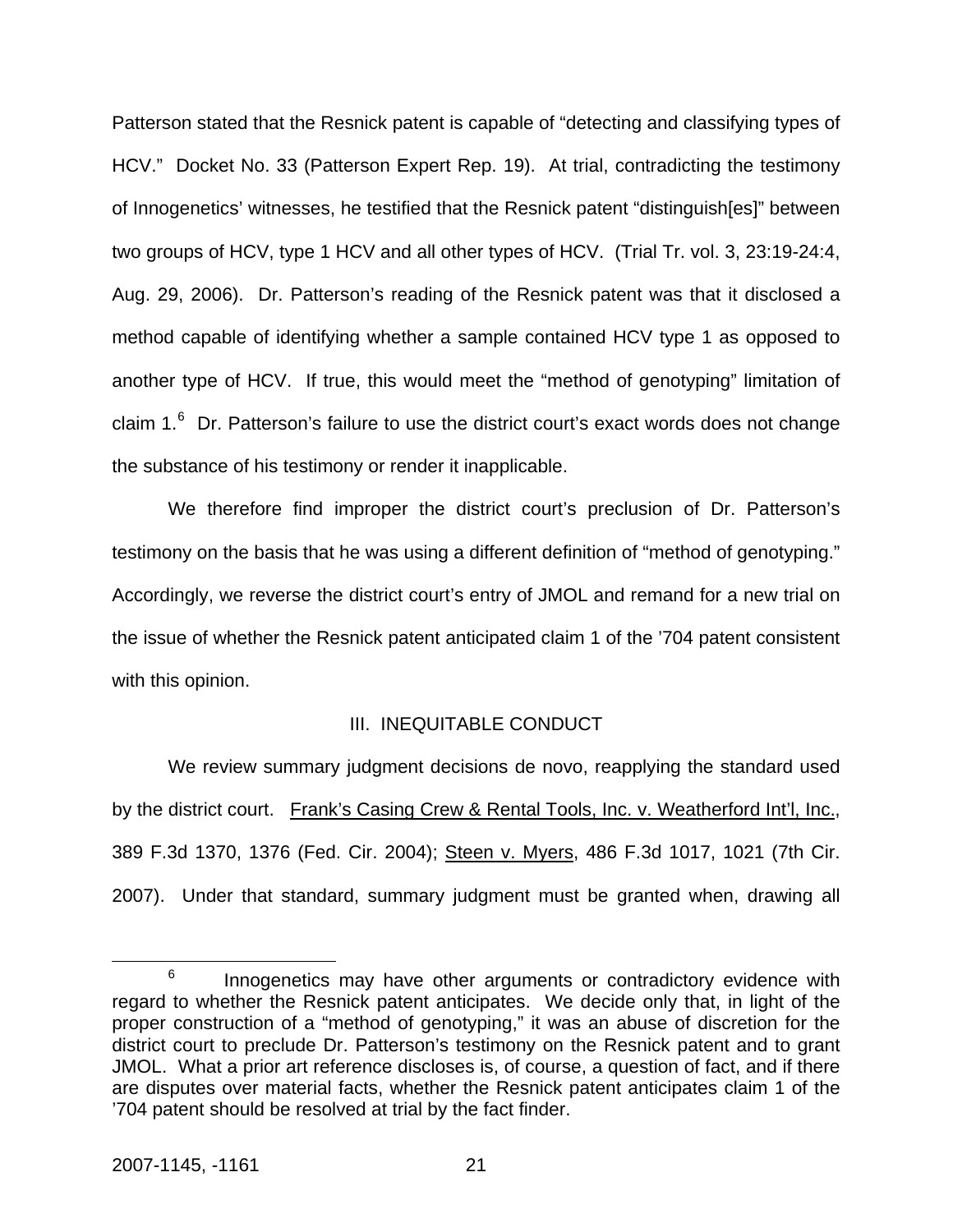reasonable inferences in favor of the non-movant, there is no genuine issue as to any material fact and no reasonable jury could return a verdict for the non-movant. Anderson v. Liberty Lobby, Inc., 477 U.S. 242, 248 (1986).

"[I]nequitable conduct includes affirmative misrepresentation of a material fact, failure to disclose material information, or submission of false material information, coupled with an intent to deceive." Pharmacia Corp. v. Par Pharm., Inc., 417 F.3d 1369, 1373 (Fed. Cir. 2005) (quoting Molins PLC v. Textron, Inc., 48 F.3d 1172, 1178 (Fed. Cir. 1995)). Materiality is defined by what a reasonable examiner would have considered important in deciding whether to allow a patent application. Digital Control, Inc. v. Charles Mach. Works, 437 F.3d 1309, 1316 (Fed. Cir. 2006). Both intent and materiality are questions of fact, and must be proven by clear and convincing evidence. Young v. Lumenis, Inc., 492 F.3d 1336, 1344 (Fed. Cir. 2007) (citing J.P. Stevens & Co. v. Lex Tex Ltd., 747 F.2d 1553, 1559 (Fed. Cir. 1984)).

 Abbott contends that Innogenetics' representation to the PTO of the relevance of the Cha PCT application during the prosecution of the '704 patent amounts to inequitable conduct. Prior to applying for the '704 patent ('568 application), the inventors of the claimed method of genotyping filed for a patent (EP '342 application) in the European Patent Office (EPO). The EP '342 application was prosecuted under a "problem solution" framework common in European practice in which a piece of art (whether relevant or not) is termed the "closest prior art." The prosecuting attorney identified the Cha PCT application as the closest prior art, but argued that none of the submitted references taught or disclosed the method claimed in the EP '342 application. Under its standards of patentability, the EPO determined that certain claims in the EP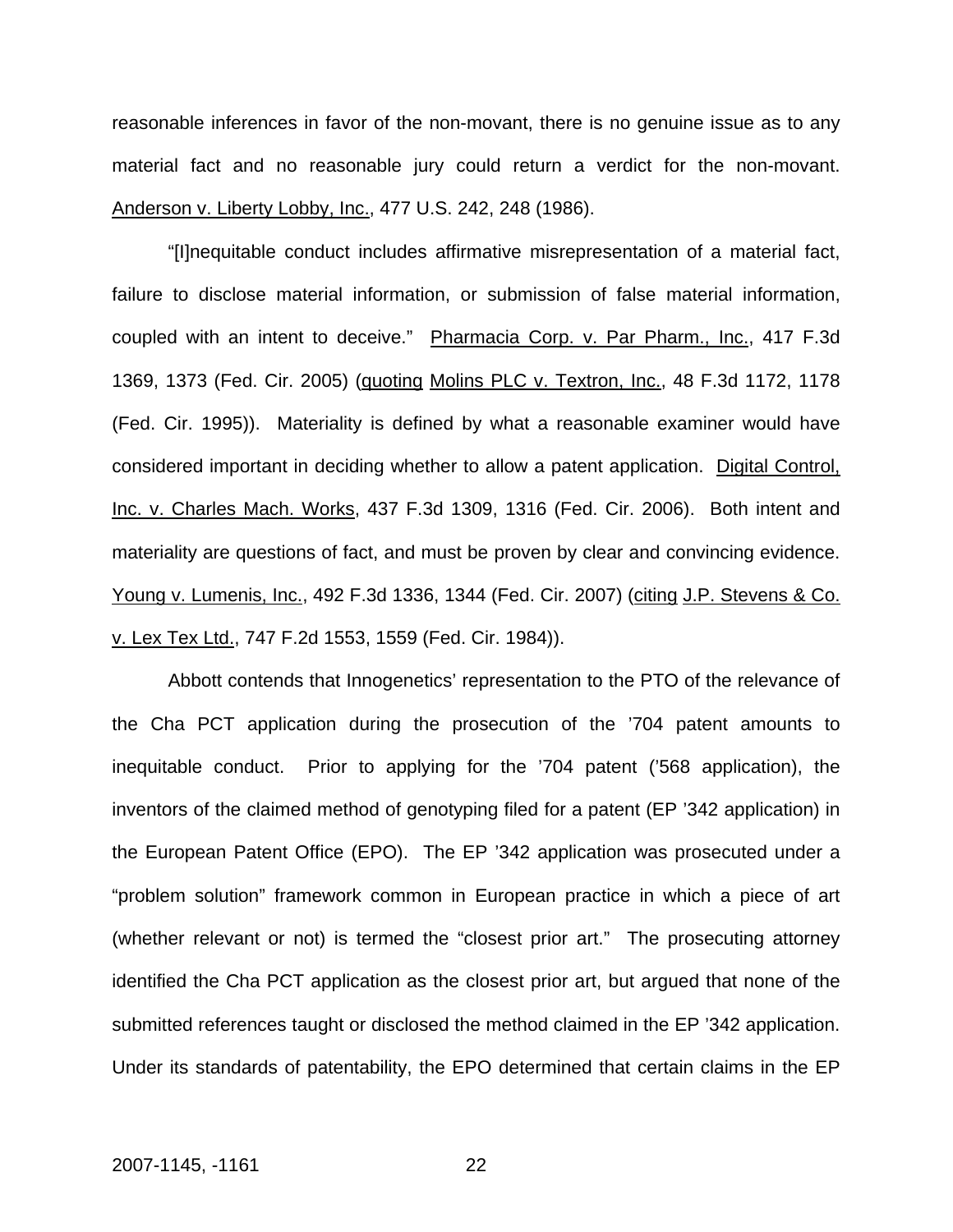'342 application were not novel in light of the Cha PCT application. Thus, claims were amended with a disclaimer that they were "amended to disclaim the teaching of [the Cha PCT application.]" The prosecution history of the '704 patent indisputably shows that Innogenetics submitted as prior art references to the PTO both the Cha PCT application itself and an international search report that clearly marked the Cha PCT application as problematic for the EPO. However, Innogenetics' patent attorney, in his accompanying prior art statement submitted to the PTO, stated that "the references do not relate to the invention and, therefore, further discussion of the same is not necessary." In direct contrast to the statement made to the PTO, Innogenetics' prosecuting attorney admitted that he did not actually examine the prior art identified, and that his statement that "the references do not relate to the invention" was the same boilerplate language he used in other prior art statements.

The district court correctly concluded that Innogenetics' behavior before the PTO did not constitute a material omission or misrepresentation. Innogenetics' representation of the Cha PCT application amounted to mere attorney argument and our precedent has made clear that an applicant is free to advocate its interpretation of its claims and the teachings of prior art. See Life Techs., Inc. v. Clontech Labs., Inc., 224 F.3d 1320, 1326 (Fed. Cir. 2000). Cases involving affidavits or declarations are held to a higher standard. See, e.g., eSpeed, Inc. v. Brokertec USA, LLC, 480 F.3d 1129, 1136 (Fed. Cir. 2007) (explaining that false statements made by patentees in sworn declarations or affidavits, as opposed to attorney argument, are "inherently material"). Given that the Cha PCT application had been submitted for the patent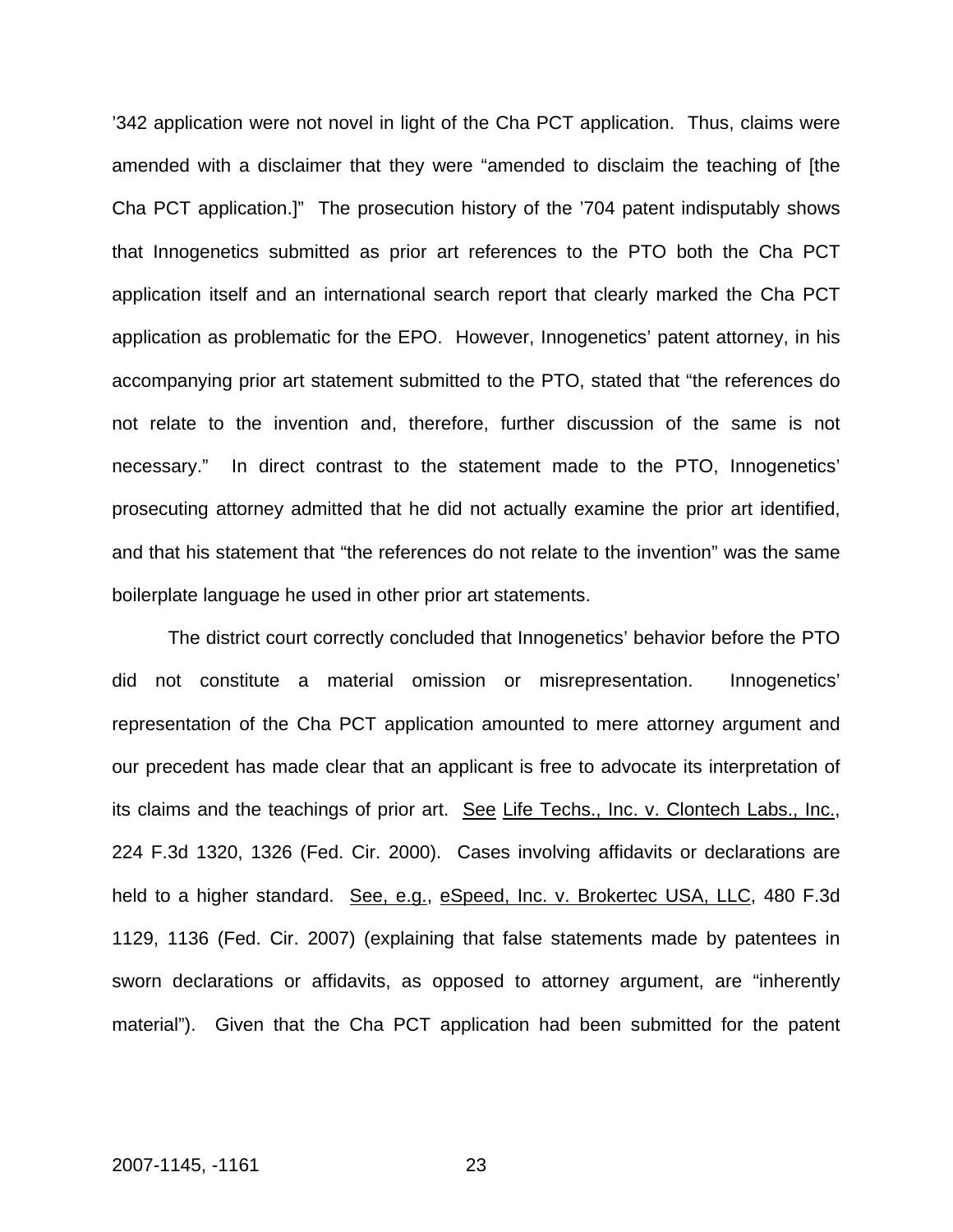examiner to examine herself, she was free to accept or reject the patentee's arguments distinguishing its invention from the prior art.

Abbott has failed to demonstrate any genuine issue of material fact as to the materiality of Innogenetics' representation and therefore we affirm the district court's grant of summary judgment of no inequitable conduct. We also affirm the district court's award of attorney's fees based upon its finding that the claim of inequitable conduct was exceptional. We see no clear error in this determination.

## IV. PERMANENT INJUNCTION

We review the district court's decision to grant the permanent injunction for abuse of discretion. [Joy Techs., Inc. v. Flakt, Inc., 6 F.3d 770, 772 \(Fed. Cir. 1993\).](http://web2.westlaw.com/find/default.wl?tf=-1&rs=WLW7.11&referencepositiontype=S&serialnum=1993193128&fn=_top&sv=Split&tc=-1&findtype=Y&referenceposition=772&db=506&vr=2.0&rp=%2ffind%2fdefault.wl&mt=IntellectualProperty) We may find an abuse of discretion on a showing "that the court made a clear error of judgment in weighing relevant factors or exercised its discretion based upon an error of law or clearly erroneous factual findings." [Id.](http://web2.westlaw.com/find/default.wl?rs=WLW7.11&serialnum=1996282185&sv=Split&fn=_top&findtype=Y&tc=-1&tf=-1&vr=2.0&rp=%2ffind%2fdefault.wl&mt=IntellectualProperty) An injunction does not necessarily follow a determination that a patent has been infringed. eBay, Inc. v. MercExchange, LLC, 126 S. Ct. 1837, 1840 (2006). Rather, whether an injunction is warranted in a patent case is to be determined, as in other cases, according to the well established four part test. **Id.** at 1839.

Abbott contends that the district court clearly erred in its finding that Innogenetics had been irreparably harmed and was not adequately remedied by the \$7 million award of damages for Abbott's infringement. It argues that, because the jury included a market entry fee of \$5.8 million in its calculation of damages, Innogenetics has been fully compensated for both Abbott's past infringement and possible future sales of its accused products.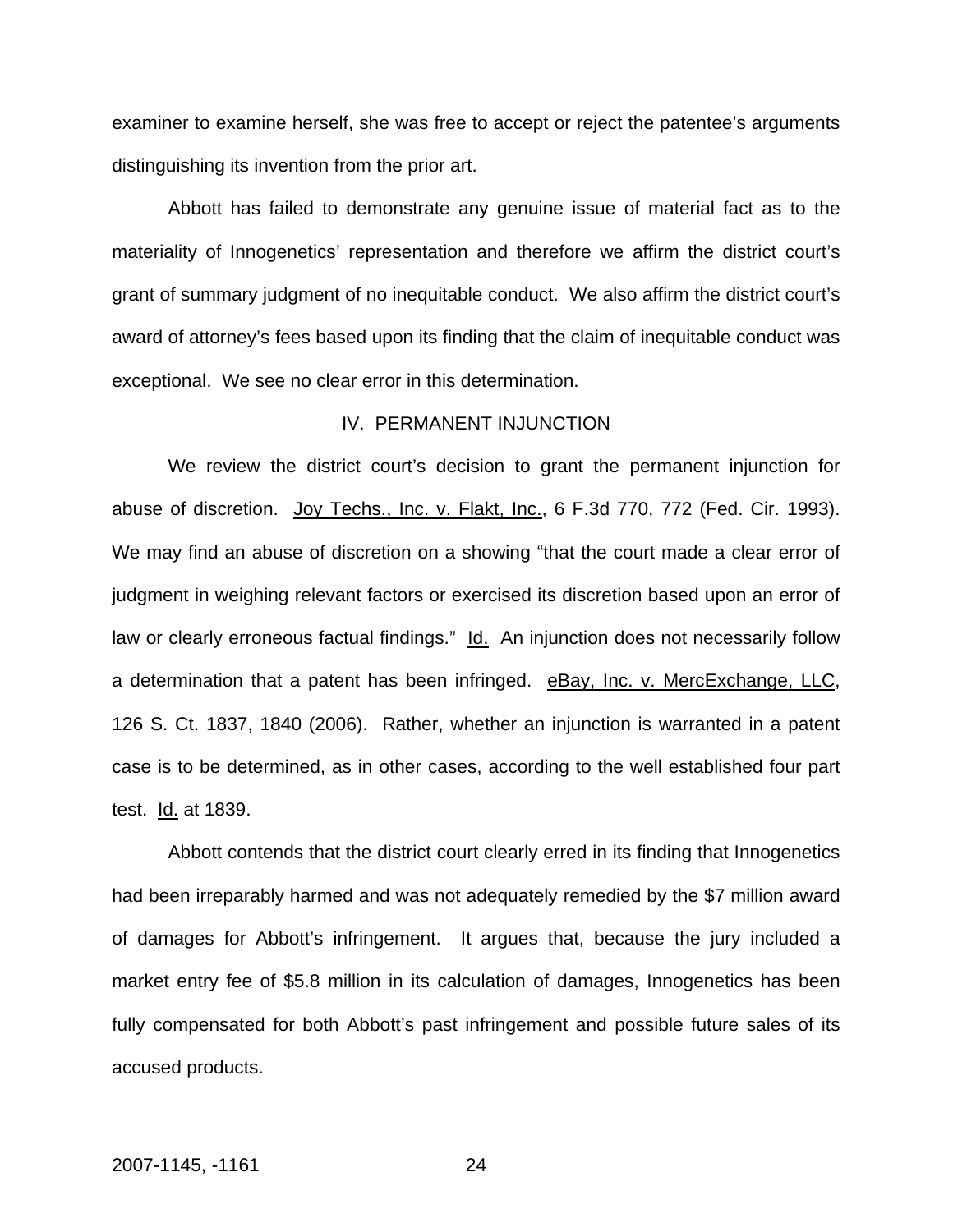At the damages phase of trial, the jury was instructed to calculate a reasonable royalty for Abbott's infringement of the '704 patent starting from "just before the infringement began (in June 2003)." Docket No. 359 (Jury Instructions 3). Nowhere did the jury instructions state the reasonable royalty would be limited to a period from the start of infringement to the date of judgment. In fact, the jury was told that a reasonable royalty could "include both an up-front payment and an ongoing royalty payment." Docket No. 359 (Jury Instructions 1) (emphasis added).

Innogenetics conceded at oral argument that the final amount of damages awarded by the jury included both a market entry fee of \$5.8 million and an ongoing royalty payment amount of \$1.2 million. The jury's damage award exactly tracked damages proposed by Innogenetics' expert, John Jarosz, at trial—\$7 million, which included an upfront payment that equated to approximately \$5.8 million and a running royalty of 5 to 10 Euros per test on the 190,000 tests Abbott had sold up to that point. Docket No. 340 (Trial Tr. vol. 2, 9:15-10:8, Sept. 5, 2006). Contrary to Innogenetics' contentions, the jury verdict of \$7 million was not a royalty for Abbott's past infringement only.<sup>[7](#page-25-0)</sup> The record is replete with references to the market entry fee as an amount paid in anticipation of Abbott's long-term license to sell its products. For example, Mr. Jarosz, testified that the hypothetical negotiation upon which he was basing his proposed amount of damages was not capped by the date of the jury award, but would

<span id="page-25-0"></span> $\overline{7}$  $I<sup>7</sup>$  It is hard to believe that a hypothetical negotiation between Innogenetics and Abbott would result in a royalty of \$7 million that included a market entry fee of \$5.8 million to sell licensed products for a three year period only, Abbott's total revenue during the period of infringement was just \$13 million. State Contr. & Eng'g Corp. v. Condotte Am., Inc., 346 F.3d 1057, 1072 (Fed. Cir. 2003) ("[A]n actual infringer's profit margin can be relevant to the determination of a royalty rate in a hypothetical negotiation.") (citing Interactive Pictures Corp. v. Infinite Pictures, Inc., 274 F.3d 1371, 1385 (Fed. Cir. 2001)).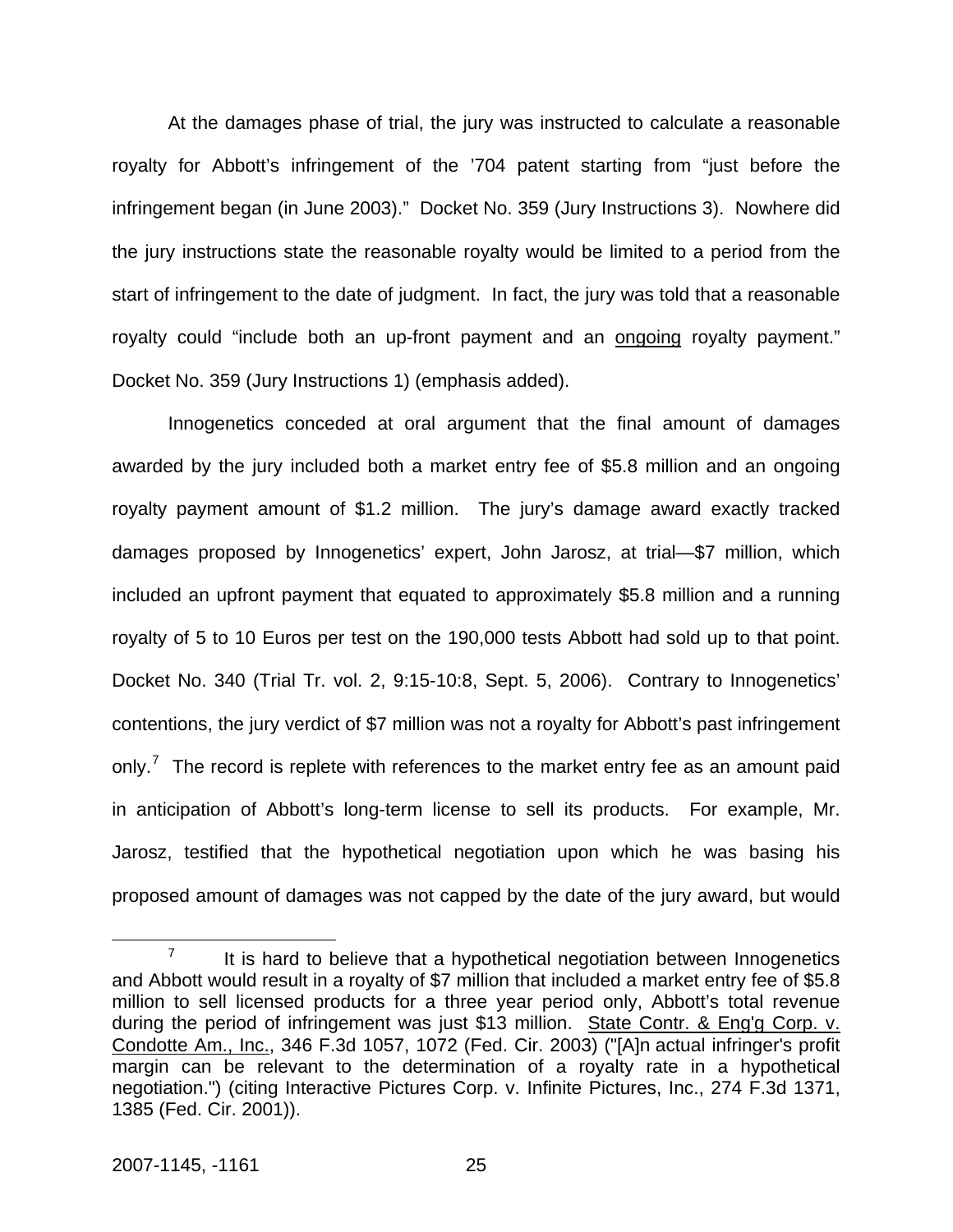have involved looking at "what, over a longer term, would be a sensible license." Docket No. 340 (Trial Tr. vol. 2, 18:21-22, Sept. 5, 2006.) Having used Innogenetics' licensing agreement with Roche as a template for his calculations for this case, Mr. Jarosz also testified that one of the reasons Roche entered a deal for an upfront market entry fee of \$6 million plus a running royalty is that "the long run is what drove its licensing perspective." Docket No. 340 (Trial Tr. vol. 2, 18:22-19:2, Sept. 5, 2006). See also Docket No. 223 (Jarosz Video Dep. 115:12-116:25, July 27, 2006) (explaining that the damage award contemplates an upfront fee, the calculation of which is based upon projected sales until 2019, and a running royalty); Docket No. 229 (Jarosz Expert Rep. 34-35) (explaining that his \$5.8 million market entry fee was based upon "projected sales of its HCV genotyping tests through 2019").

The reasonable royalties awarded to Innogenetics include an upfront entry fee that contemplates or is based upon future sales by Abbott in a long term market. When a patentee requests and receives such compensation, it cannot be heard to complain that it will be irreparably harmed by future sales. Moreover, this factor greatly outweighs the other eBay factors in this case. As a result, the district court's grant of an injunction prohibiting future sales of Abbott's genotyping assay kits was an abuse of discretion and must be vacated.<sup>[8](#page-26-0)</sup> While the market entry fee was based upon the projection that

<span id="page-26-0"></span> <sup>8</sup>  $8$  In its order granting the permanent injunction, the district court stated that "[i]t would denigrate the value of plaintiff's patent rights to allow defendant to continue to sell plaintiff's invention as its own in exchange for the same fee it would have paid without a lawsuit." Injunctive relief ought not to act as a form of "extra damages" to compensate for litigation costs. See [Amstar Corp. v. Envirotech Corp., 823 F.2d 1538,](http://web2.westlaw.com/find/default.wl?tf=-1&rs=WLW7.11&referencepositiontype=S&serialnum=1987084494&fn=_top&sv=Split&tc=-1&findtype=Y&referenceposition=1549&db=350&vr=2.0&rp=%2ffind%2fdefault.wl&mt=IntellectualProperty)  [1549 \(Fed. Cir. 1987\)](http://web2.westlaw.com/find/default.wl?tf=-1&rs=WLW7.11&referencepositiontype=S&serialnum=1987084494&fn=_top&sv=Split&tc=-1&findtype=Y&referenceposition=1549&db=350&vr=2.0&rp=%2ffind%2fdefault.wl&mt=IntellectualProperty) (remarking that injunctions may not be punitive in any case). Cf. Mahurkar v. C.R. Bard, Inc., 79 F.3d 1572, 1581 (Fed. Cir. 1996) (finding that awarding "kickers" on top of a reasonable royalty to compensate for heavy litigation costs or expenses is abuse of discretion). If litigation costs were a factor, injunctive relief would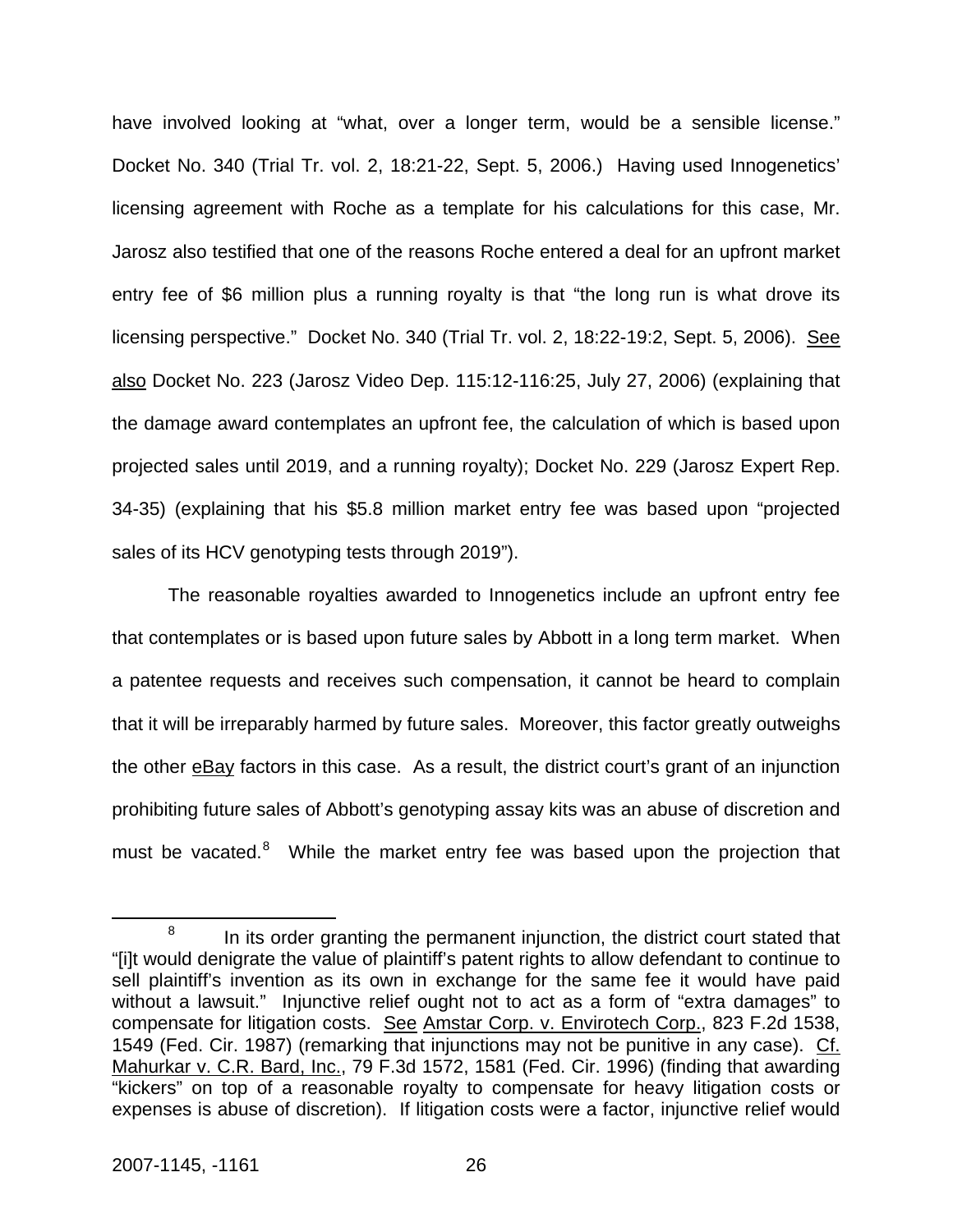Abbott could sell its product through 2019, even Abbott acknowledges that such future sales would be subject to the running royalty, a compulsory license. We remand to the district court to delineate the terms of the compulsory license, such as conditioning the future sales of the infringing products on payment of the running royalty, the 5-10 Euros per genotyping assay kit. $^9$  $^9$ 

#### V. JMOL of No Willful Infringement

Finally, we turn to Innogenetics' cross-appeal challenging the district court's grant of JMOL, overturning the jury's verdict of willful infringement. Under the standard recently articulated in In re Seagate Tech., LLC, "proof of willful infringement permitting enhanced damages requires at least a showing of objective recklessness." 497 F.3d at 1371. "[T]o establish willful infringement, a patentee must show by clear and convincing evidence that the infringer acted despite an objectively high likelihood that its actions constituted infringement of a valid patent." Id. "[T]he patentee must also demonstrate that this objectively-defined risk (determined by the record developed in the infringement proceeding) was either known or so obvious that it should have been known to the accused infringer." Id. Our review of the record does not indicate how Abbott's development and sale of its genotyping products were at risk of an objectively high likelihood of infringement. Accordingly, we affirm the lower court's grant of JMOL of no willful infringement.

#### **CONCLUSION**

 $\overline{a}$ 

be warranted in every litigated patent case. Cf. eBay, 126 S. Ct. at 1840 (noting that permanent injunctions are not to be granted as a matter of course in patent litigation). 9 An injunction delineating the terms of the compulsory license would permit

<span id="page-27-0"></span>the court to retain jurisdiction to ensure the terms of the compulsory license are complied with.